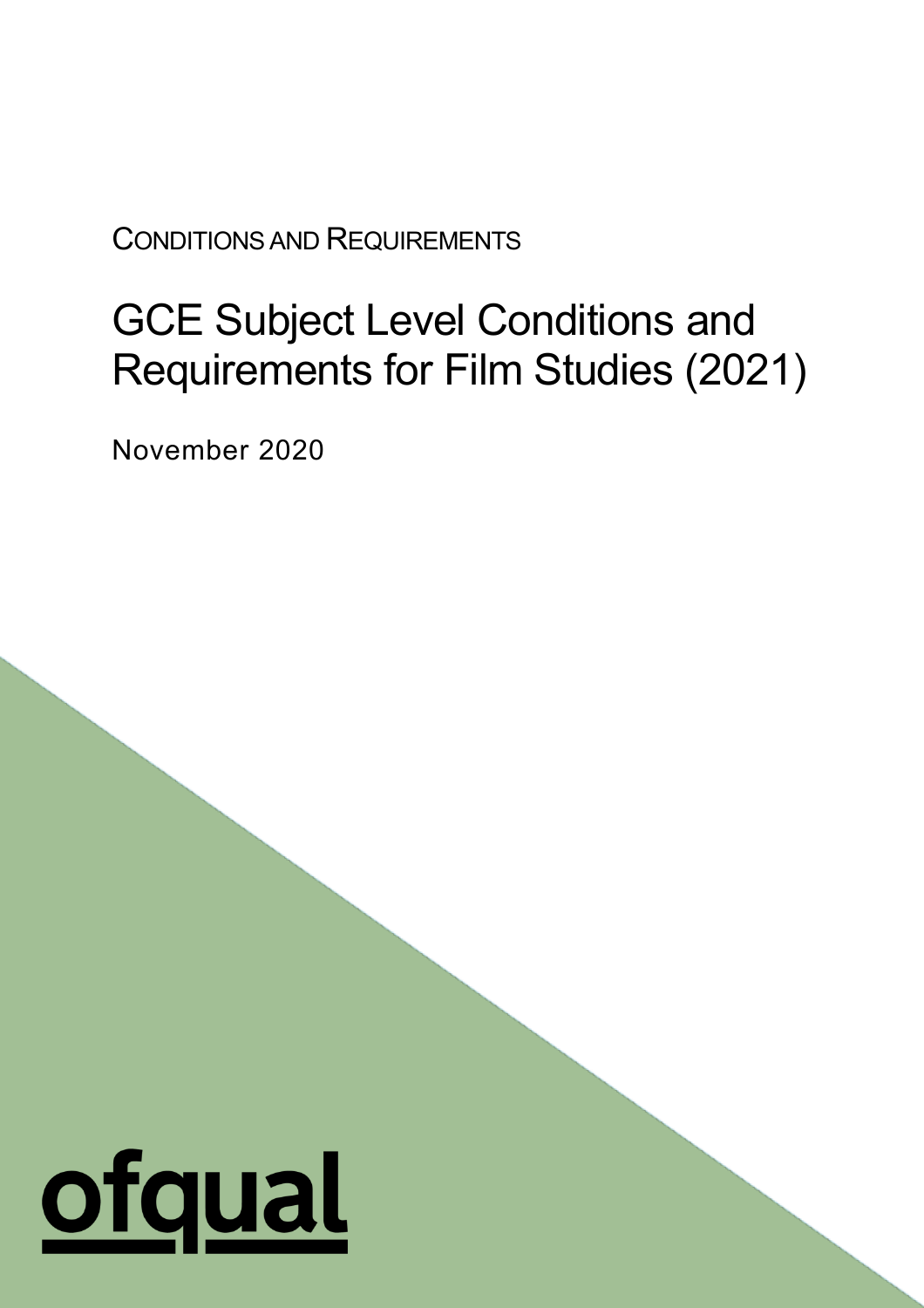# **Contents**

| Requirements in relation to subject content for GCE Qualifications in Film Studies7 |  |
|-------------------------------------------------------------------------------------|--|
|                                                                                     |  |
|                                                                                     |  |
|                                                                                     |  |
|                                                                                     |  |
| Appendix 1 - Subject content (published by Department for Education) 12             |  |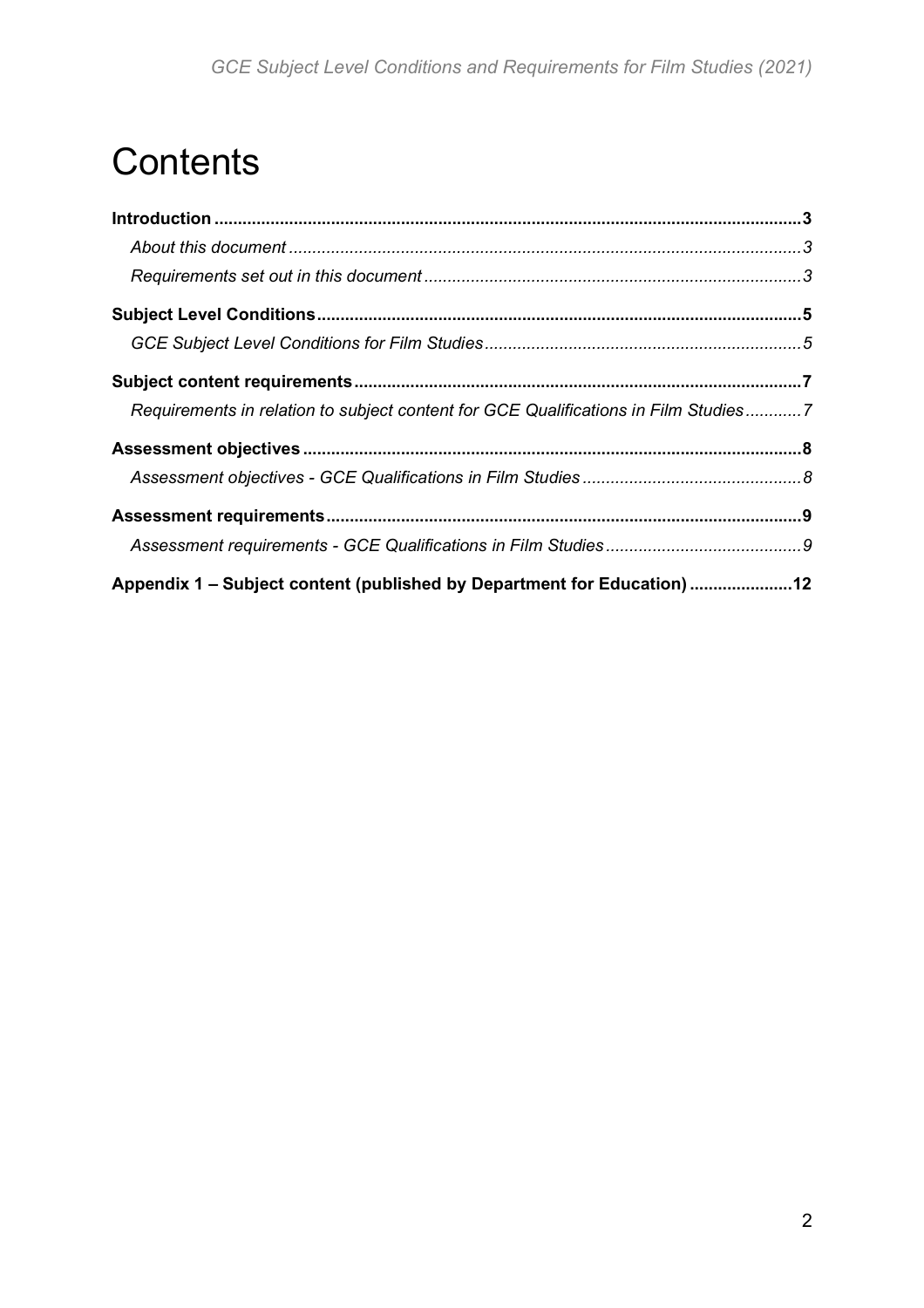# <span id="page-2-0"></span>**Introduction**

# <span id="page-2-1"></span>About this document

This document is part of a suite of documents which sets out the regulatory requirements for awarding organisations offering reformed A levels and AS qualifications in 2021.

We have developed all our requirements for GCE qualifications with the intention that AS and A level qualifications should fulfil the purposes set out in the table below:

| <b>A</b> levels                                                                                                                                                                                                                                                                                                                                             | <b>AS qualifications</b>                                                                                                                                                                                                              |
|-------------------------------------------------------------------------------------------------------------------------------------------------------------------------------------------------------------------------------------------------------------------------------------------------------------------------------------------------------------|---------------------------------------------------------------------------------------------------------------------------------------------------------------------------------------------------------------------------------------|
| define and assess achievement of the<br>knowledge, skills and understanding which<br>will be needed by students planning to<br>progress to undergraduate study at a UK<br>higher education establishment, particularly<br>(although not only) in the same subject<br>area;<br>set out a robust and internationally<br>comparable post-16 academic course of | provide evidence of students'<br>achievements in a robust and<br>internationally comparable<br>post-16 course of study that is<br>a sub-set of A level content;<br>enable students to broaden<br>the range of subjects they<br>study. |
| study to develop that knowledge, skills and<br>understanding;                                                                                                                                                                                                                                                                                               |                                                                                                                                                                                                                                       |
| permit UK universities to accurately identify<br>the level of attainment of students;                                                                                                                                                                                                                                                                       |                                                                                                                                                                                                                                       |
| provide a basis for school and college<br>accountability measures at age 18; and                                                                                                                                                                                                                                                                            |                                                                                                                                                                                                                                       |
| provide a benchmark of academic ability for<br>employers.                                                                                                                                                                                                                                                                                                   |                                                                                                                                                                                                                                       |

# <span id="page-2-2"></span>Requirements set out in this document

This document sets out the GCE Subject Level Conditions for Film Studies. These conditions will come into effect at 09:30 on 5 November 2020 for the following qualifications:

- all GCE A levels in Film Studies; and
- all standalone GCE AS qualifications in Film Studies

for Learners completing the qualification in 2021, except where the GQCov Framework applies. It also sets out our requirements in relation to: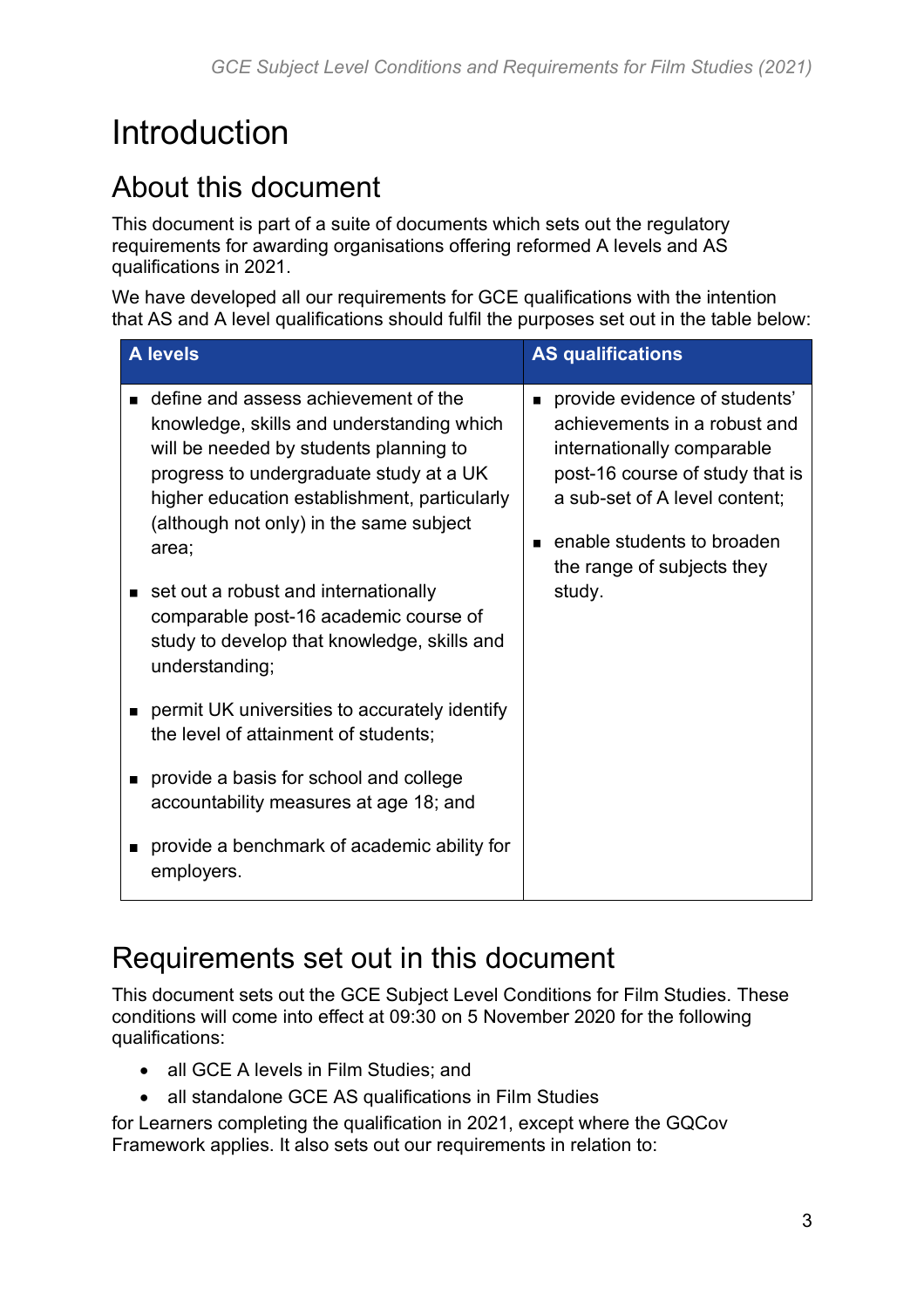- interpretation of the content document an awarding organisation must comply with these requirements under Condition GCE(Film Studies)1.1(c);
- assessment objectives awarding organisations must comply with these requirements under Condition GCE(Film Studies)1.2; and
- assessment awarding organisations must comply with these requirements under Condition GCE(Film Studies)2.3.

Appendix 1 reproduces the [subject content requirements for Film Studies,](https://www.gov.uk/government/publications/gce-as-and-a-level-film-studies) as published by the Department for Education. Awarding organisations must comply with these requirements under Condition GCE(Film Studies)1.1.

With respect to the qualifications listed above, awarding organisations must also comply with:

- our [General Conditions of Recognition,](https://www.gov.uk/government/publications/general-conditions-of-recognition) which apply to all awarding organisations and qualifications;
- our [GCE Qualification Level Conditions and Requirements;](https://www.gov.uk/government/publications/gce-qualification-level-conditions-and-requirements) and
- all [relevant Regulatory Documents.](https://www.gov.uk/guidance/regulatory-document-list)

With respect to all other GCE qualifications in Film Studies, taken by Learners completing the qualification in 2022 and after, an awarding organisation must continue to comply with the [GCE Subject Level Conditions and Requirements for](https://www.gov.uk/government/publications/gce-subject-level-conditions-and-requirements-for-film-studies)  [Film Studies.](https://www.gov.uk/government/publications/gce-subject-level-conditions-and-requirements-for-film-studies)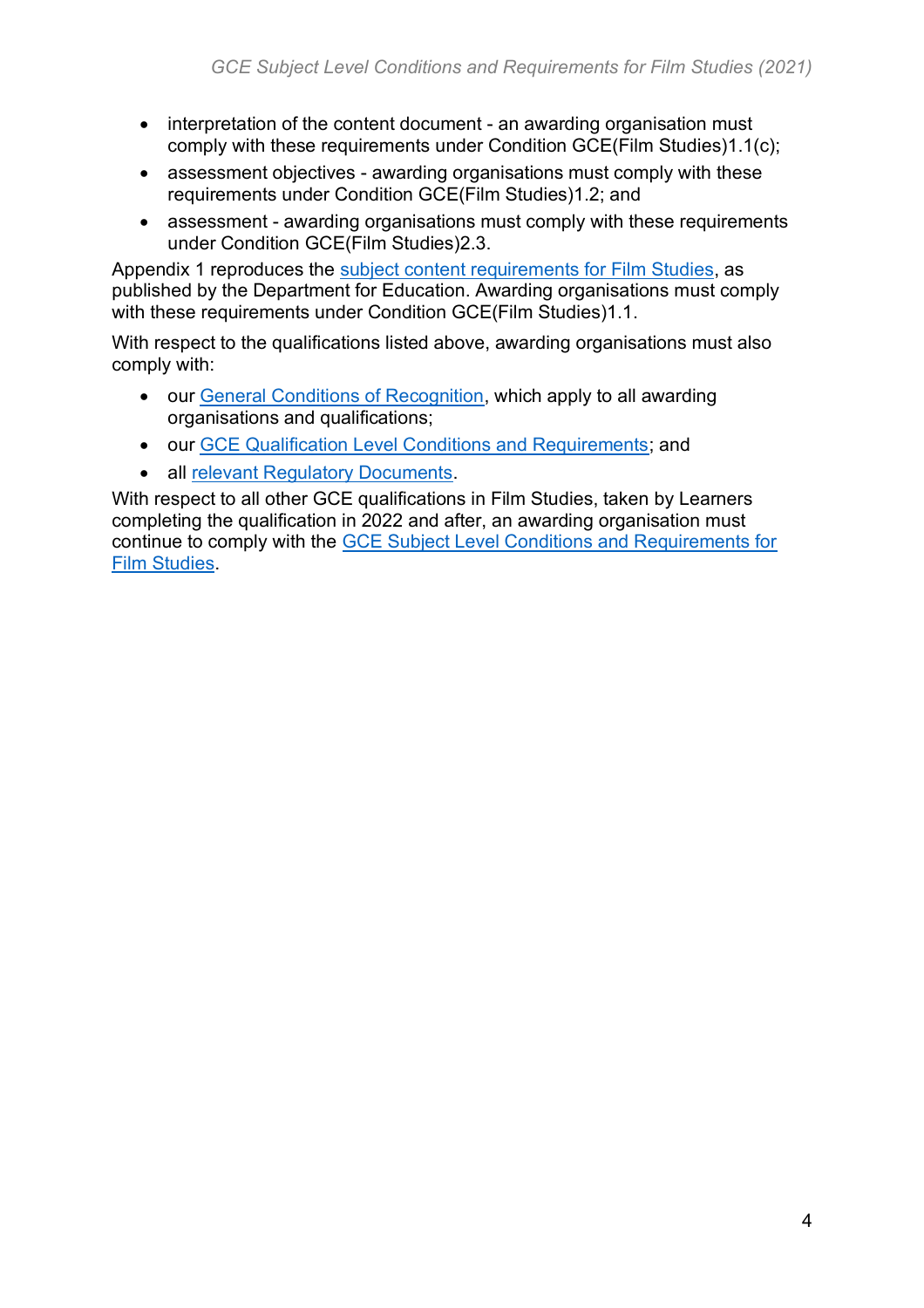# <span id="page-4-0"></span>Subject Level Conditions

# <span id="page-4-1"></span>GCE Subject Level Conditions for Film Studies

*Condition GCE(Film Studies) 1: Compliance with content requirements*

#### *GCE(Film Studies)1.1*

In respect of each GCE Qualification in Film Studies which it makes available, or proposes to make available, an awarding organisation must -

- (a) comply with the requirements relating to that qualification set out in the document published by the Secretary of State entitled ['Film Studies AS and A](https://www.gov.uk/government/publications/gce-as-and-a-level-film-studies)  [level subject content'](https://www.gov.uk/government/publications/gce-as-and-a-level-film-studies), document reference DFE-00028-2016,
- (b) have regard to any recommendations or guidelines relating to that qualification set out in that document, and
- (c) interpret that document in accordance with any requirements, and having regard to any guidance, which may be published by Ofqual and revised from time to time.

## *GCE(Film Studies)1.2*

In respect of each GCE Qualification in Film Studies which it makes available, or proposes to make available, an awarding organisation must comply with any requirements, and have regard to any guidance, relating to the objectives to be met by any assessment for that qualification which may be published by Ofqual and revised from time to time.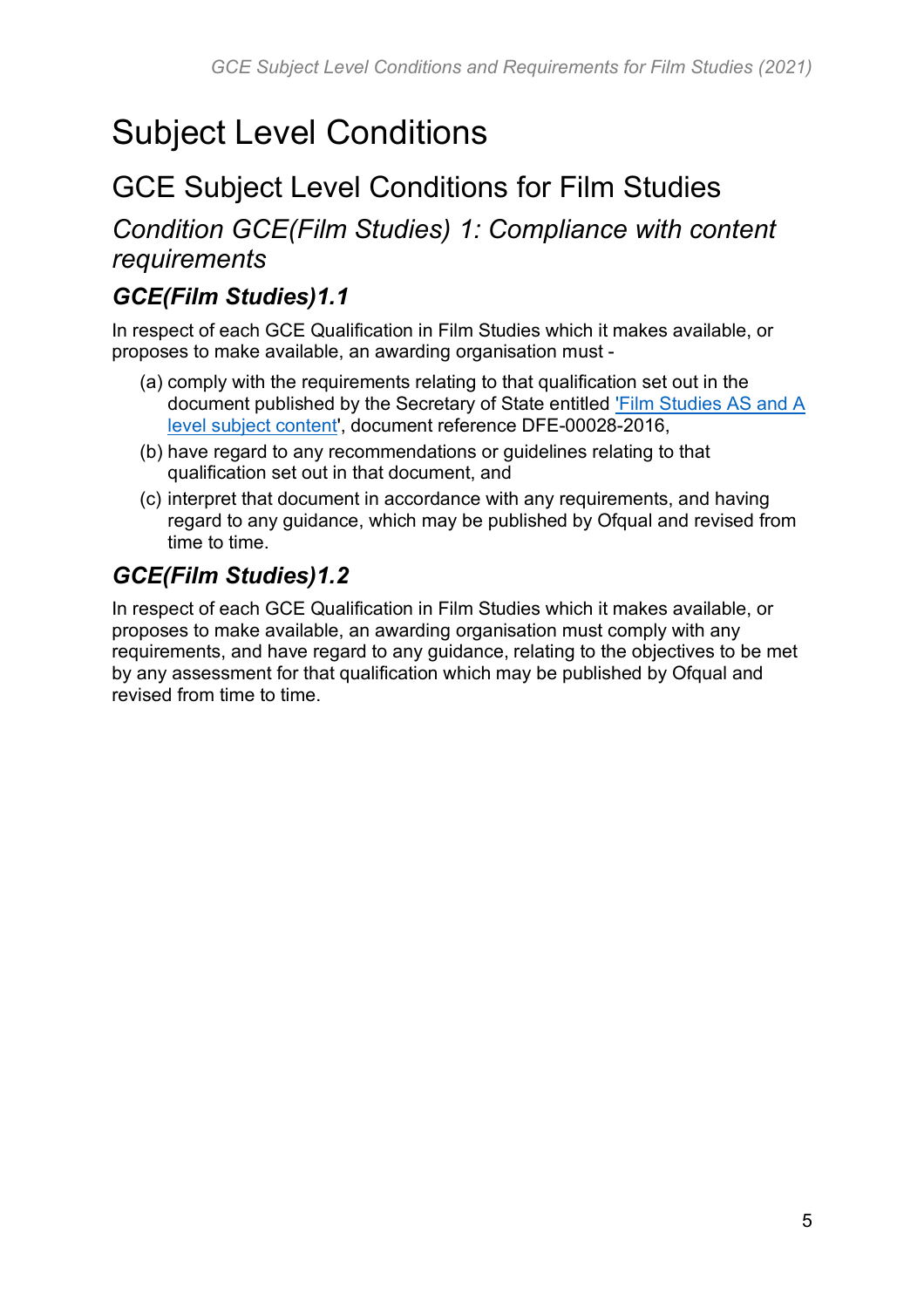## *Condition GCE(Film Studies) 2: Assessment*

## *GCE(Film Studies)2.1*

Condition GCE4.1 does not apply to any GCE Qualification in Film Studies which an awarding organisation makes available or proposes to make available.

#### *GCE(Film Studies)2.2*

In respect of the total marks available for a GCE Qualification in Film Studies which it makes available, an awarding organisation must ensure that -

- (a) 70 per cent of those marks are made available through Assessments by Examination, and
- (b) 30 per cent of those marks are made available through assessments set by the awarding organisation that are not Assessments by Examination.

#### *GCE(Film Studies)2.3*

An awarding organisation must ensure that in respect of each assessment for a GCE Qualification in Film Studies which it makes available it complies with any requirements, and has regard to any guidance, which may be published by Ofqual and revised from time to time.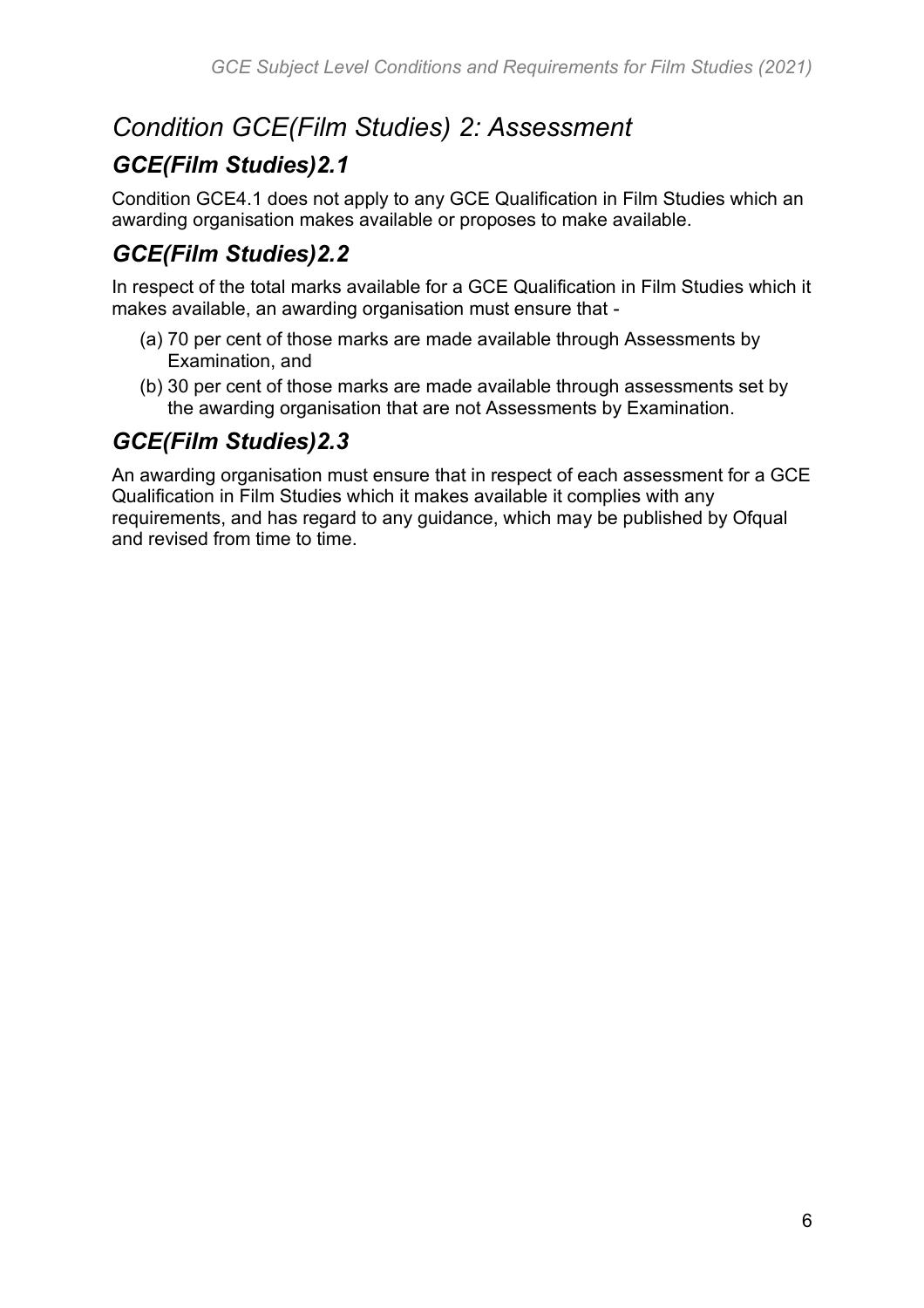# <span id="page-6-0"></span>Subject content requirements

## <span id="page-6-1"></span>Requirements in relation to subject content for GCE Qualifications in Film Studies

The subject content for GCE Qualifications (graded 9 to 1) in Film Studies is set out in the Department for Education's Media Studies GCE subject content, document reference DFE-00028-2016 (the 'Content Document').

Condition GCE(Film Studies)1.1(c) requires awarding organisations to interpret the Content Document in line with any requirements, and having regard to any guidance, published by Ofqual.

We set out our requirements for the purposes of Condition GCE(Film Studies)1.1(c) below.

## *Production of extracts, short films and storyboards*

An awarding organisation must interpret paragraphs 32 and 34 of the Content Document as if the requirement for Learners to produce an extract from a film, a short film, or a digitally photographed storyboard can be met through the submission by the Learner of a prototype or mock-up, with supporting evidence as necessary, rather than a finished product.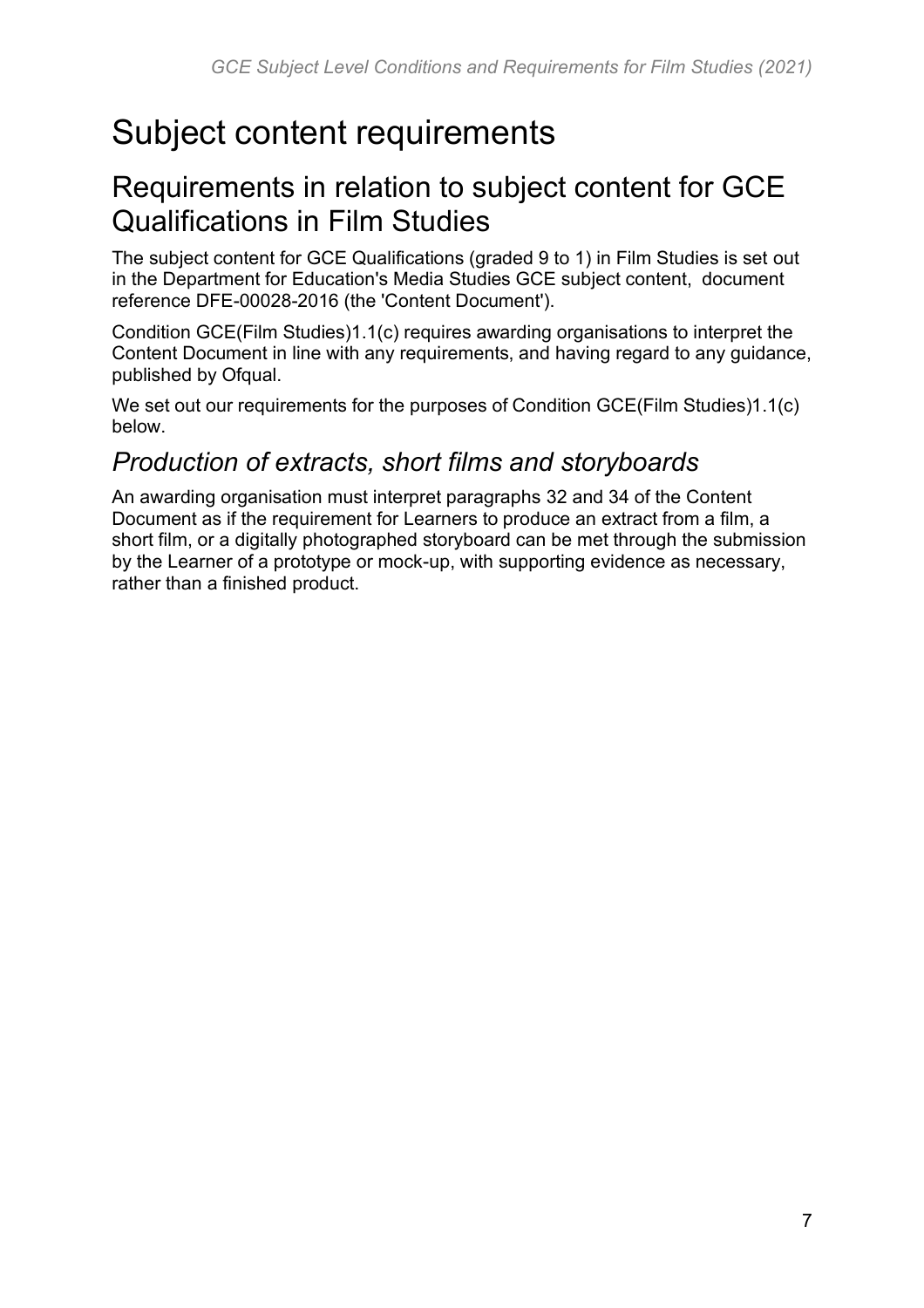# <span id="page-7-0"></span>Assessment objectives

# <span id="page-7-1"></span>Assessment objectives - GCE Qualifications in Film **Studies**

Condition GCE(Film Studies)1.2 allows us to specify requirements relating to the objectives to be met by any assessment for GCE Qualifications in Film Studies.

The assessment objectives set out below constitute requirements for the purposes of Condition GCE(Film Studies)1.2. Awarding organisations must comply with these requirements in relation to all GCE Qualifications in Film Studies they make available.

|                                        | <b>Objective</b>                                                                                                                                                                                                                                                                                | Weighting<br>(A level) | Weighting<br>(AS) |
|----------------------------------------|-------------------------------------------------------------------------------------------------------------------------------------------------------------------------------------------------------------------------------------------------------------------------------------------------|------------------------|-------------------|
| <b>AO1</b>                             | Demonstrate knowledge and understanding of<br>elements of film.                                                                                                                                                                                                                                 | 30-40%                 | 30-40%            |
| <b>AO2</b><br>(AS)                     | Apply knowledge and understanding of<br>elements of film to:<br>analyse and compare films, including<br>п<br>through the use of critical approaches<br>analyse and evaluate own work in relation to<br>other professionally produced work                                                       | n/a                    | 40-50%            |
| <b>AO2</b><br>$\overline{A}$<br>level) | Apply knowledge and understanding of<br>elements of film to:<br>• analyse and compare films, including<br>through the use of critical approaches<br>• evaluate the significance of critical<br>approaches<br>analyse and evaluate own work in relation to<br>other professionally produced work | 40-50%                 | n/a               |
| <b>AO3</b>                             | Apply knowledge and understanding of<br>elements of film to the production of film or<br>screenplay                                                                                                                                                                                             | 20%                    | 20%               |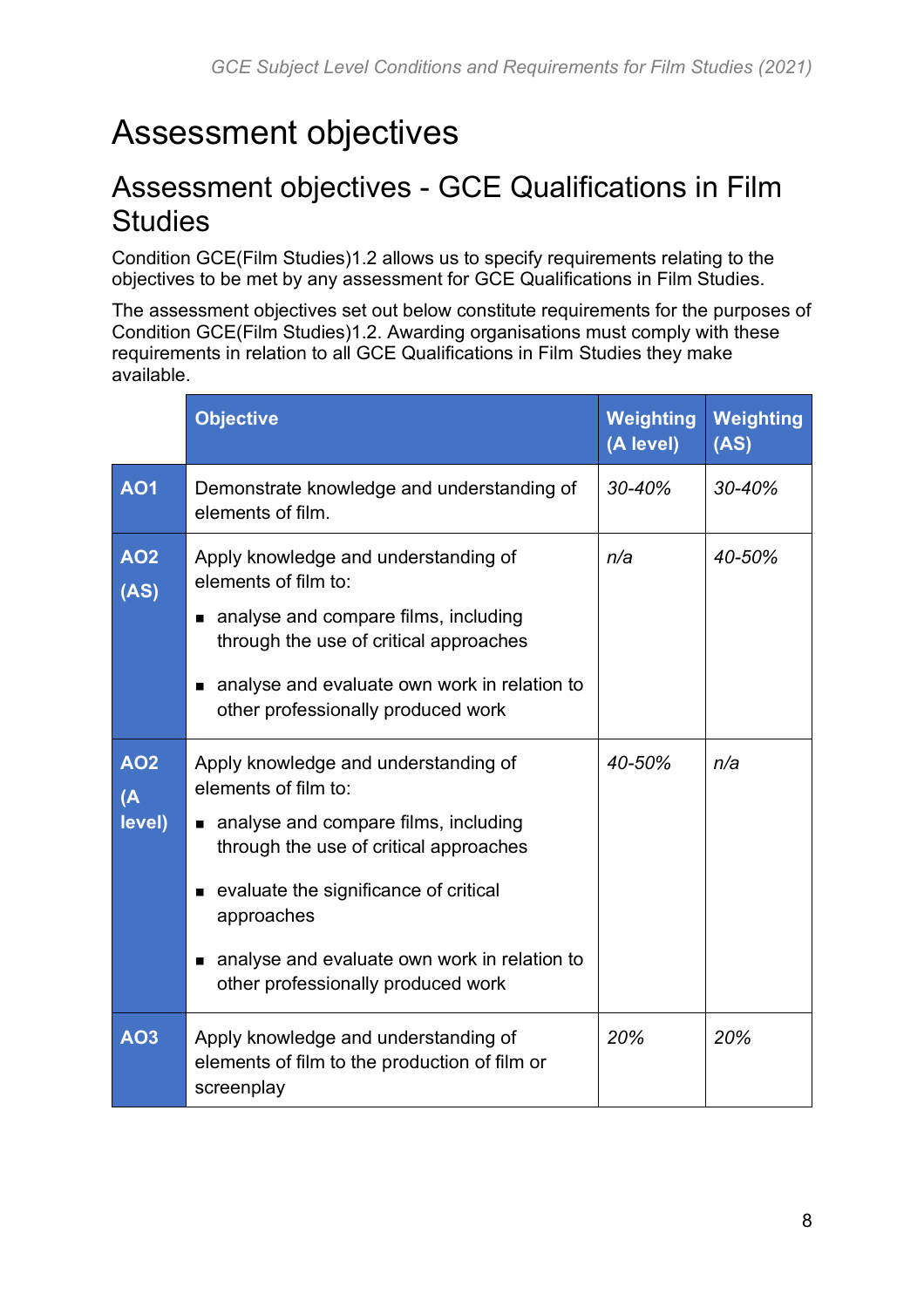# <span id="page-8-0"></span>Assessment requirements

## <span id="page-8-1"></span>Assessment requirements - GCE Qualifications in Film Studies

Condition GCE(Film Studies)2.3 allows us to specify requirements in relation to assessments for GCE Qualifications in Film Studies.

We set out below our requirements for the purposes of Condition GCE(Film Studies)2.3. Awarding organisations must comply with these requirements in relation to all GCE Qualifications in Film Studies they make available.

## *Non-examination Assessment*

Condition GCE(Film Studies)2.2(b) states that an awarding organisation must ensure that, of the total marks available for a GCE Qualification in Film Studies, 30 per cent of those marks are made available through assessments that are not Assessments by Examination.

In respect of that 30 per cent, an awarding organisation must ensure that the marks are comprised as follows -

- (a) 10 per cent through marks made available in respect of assessment objective AO2, and
- (b) 20 per cent through marks made available in respect of assessment objective AO3 (i.e. assessing AO3 in its entirety).

In relation to paragraph (a) above, a Learner's analysis and evaluation of his or her own work in relation to other professionally produced work must only be assessed through the assessments that are not Assessments by Examination.

#### *Non-examination Assessment (A level)*

The requirements in this section apply to GCE A level qualifications in Film Studies which an awarding organisation makes available or proposes to make available.

In respect of the assessments that are not Assessments by Examination, an awarding organisation must ensure that each Learner is required to complete a single task which -

- (a) requires that Learner to produce a short film or a screenplay for a short film and an analysis and evaluation of that production in relation to other films and screenplays,
- (b) ensures that the only evidence which will be admissible in the assessment is either -
	- (i) a short film, or a prototype or mock-up of a short film with supporting evidence as necessary, in response to a brief set by the awarding organisation and an evaluative analysis of that film against other, professionally produced, films, or
	- (ii) a screenplay for a short film in response to a brief set by the awarding organisation, a digitally photographed storyboard of a key section from the completed screenplay to illustrate how the screenplay would be realised, or a prototype or mock-up of such a storyboard with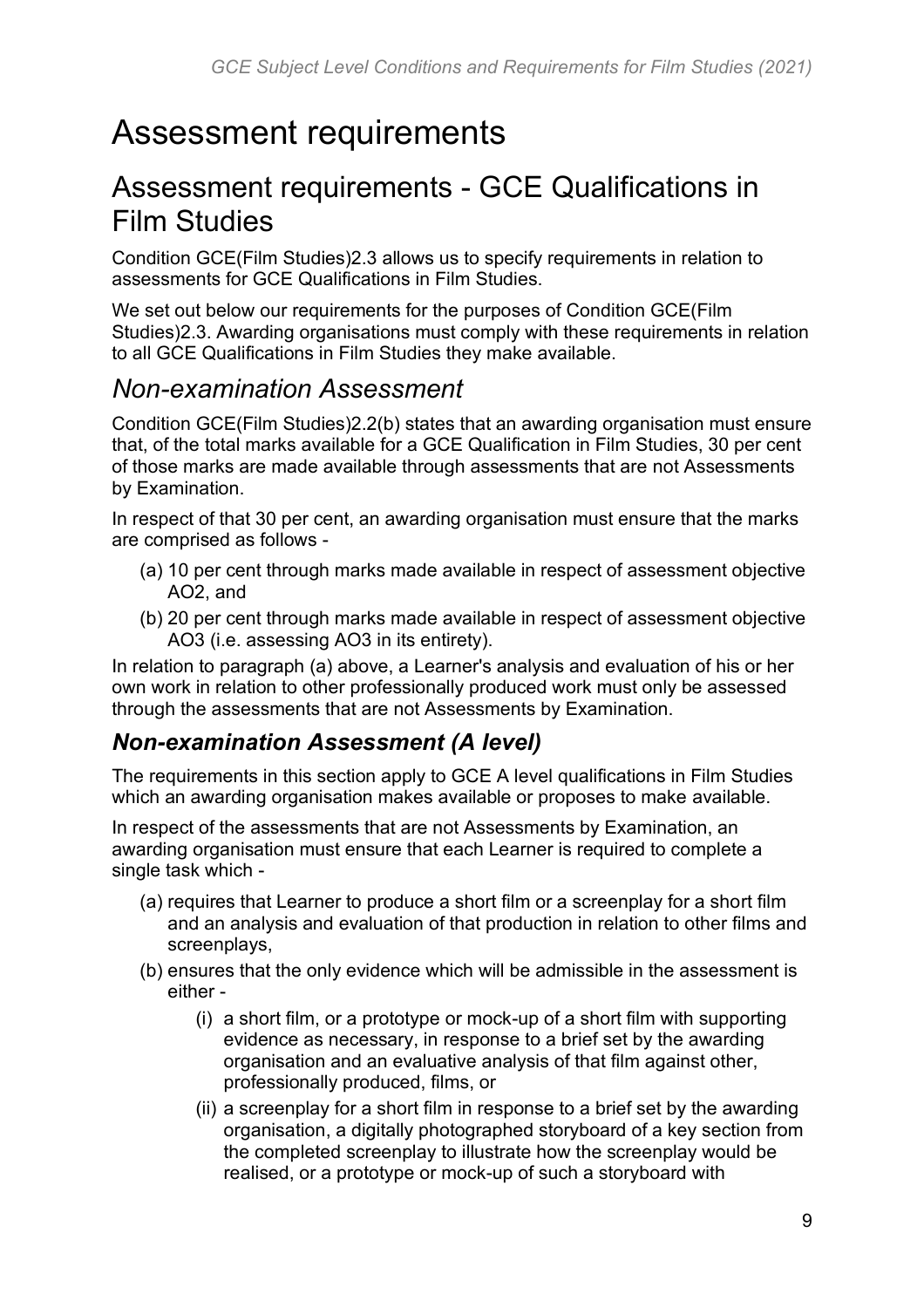supporting evidence as necessary, and an evaluative analysis of that screenplay against other, professionally produced, screenplays, and

(c) must be taken under conditions specified by the awarding organisation, including, in particular, conditions which ensure that the evidence generated by each Learner can be Authenticated.

Where a prototype or mock-up of a short film or digitally photographed storyboard is provided, the supporting evidence provided may include original and non-original photographs, images, drawings or sketches with annotations to illustrate intentions.

In addition, supporting evidence for a prototype or mock-up of a short film may include -

- (a) storyboards,
- (b) a screenplay, or
- (c) a shooting script.

An awarding organisation may set more than one brief, although the evidence generated by each Learner, as described above, must respond only to a single brief.

#### *Non-examination Assessment (AS)*

The requirements in this section apply to GCE AS qualifications in Film Studies which an awarding organisation makes available or proposes to make available.

In respect of the assessments that are not Assessments by Examination, an awarding organisation must ensure that each Learner is required to complete a single task which -

- (a) requires that Learner to produce an extract from a film or screenplay and an analysis and evaluation of that production in relation to other films and screenplays,
- (b) ensures that the only evidence which will be admissible in the assessment is either -
	- (i) an extract from a film, or a prototype or mock-up of such an extract with supporting evidence as necessary, in response to a brief set by the awarding organisation, which highlights narrative construction within a film sequence, and an evaluative analysis of that extract against other, professionally produced, films, or
	- (ii) an extract from a screenplay in response to a brief set by the awarding organisation, which highlights narrative construction within a film sequence, a digitally photographed storyboard of a key section from the screenplay extract to illustrate how the screenplay would be realised, or a prototype or mock-up of such a storyboard with supporting evidence as necessary, and an evaluative analysis of that extract against other, professionally produced, screenplays, and
- (c) must be taken under conditions specified by the awarding organisation, including, in particular, conditions which ensure that the evidence generated by each Learner can be Authenticated.

Where a prototype or mock-up of an extract from film or digitally photographed storyboard is provided, the supporting evidence provided may include original and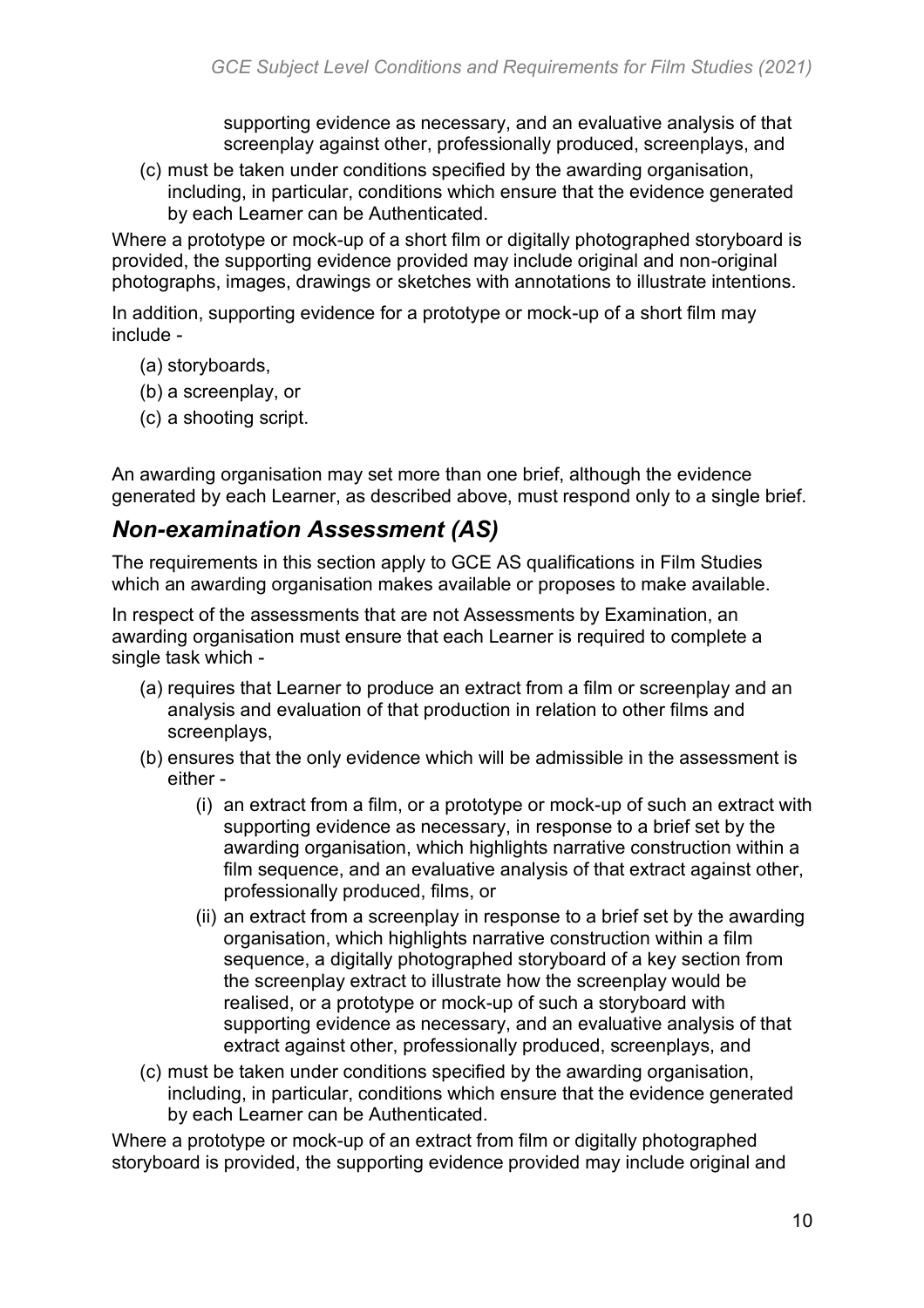non-original photographs, images, drawings or sketches with annotations to illustrate intentions.

In addition, supporting evidence for a prototype or mock-up of an extract from a film may include -

- (a) storyboards,
- (b) a screenplay, or
- (c) a shooting script.

An awarding organisation may set more than one brief, although the evidence generated by each Learner, as described above, must respond only to a single brief.

#### *Marking of assessments*

Evidence generated by a Learner in an assessment for a GCE Qualification in Film Studies which is not an Assessment by Examination may be marked -

- (a) by the awarding organisation or a person connected to the awarding organisation,
- (b) by a Centre, or
- (c) through a combination of (a) and (b).

In any event, the awarding organisation must demonstrate to Ofqual's satisfaction in its assessment strategy that -

- (a) it has taken all reasonable steps to identify the risk of any Adverse Effect which may result from its approach to marking the assessments (and to Moderation where appropriate), and
- (b) where such a risk is identified, it has taken all reasonable steps to prevent that Adverse Effect or, where it cannot be prevented, to mitigate that Adverse Effect.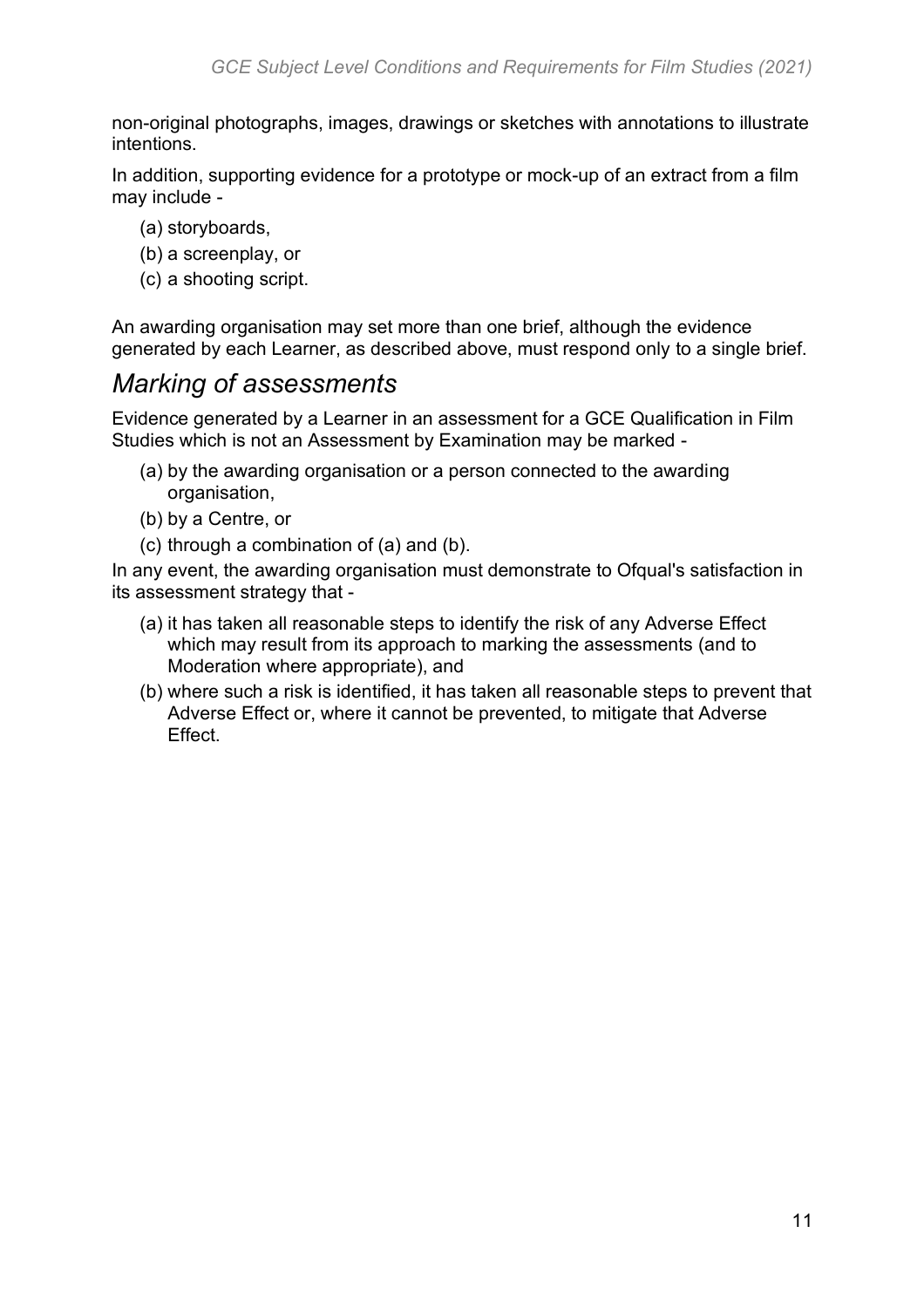# <span id="page-11-0"></span>Appendix 1 – Subject content (published by Department for Education)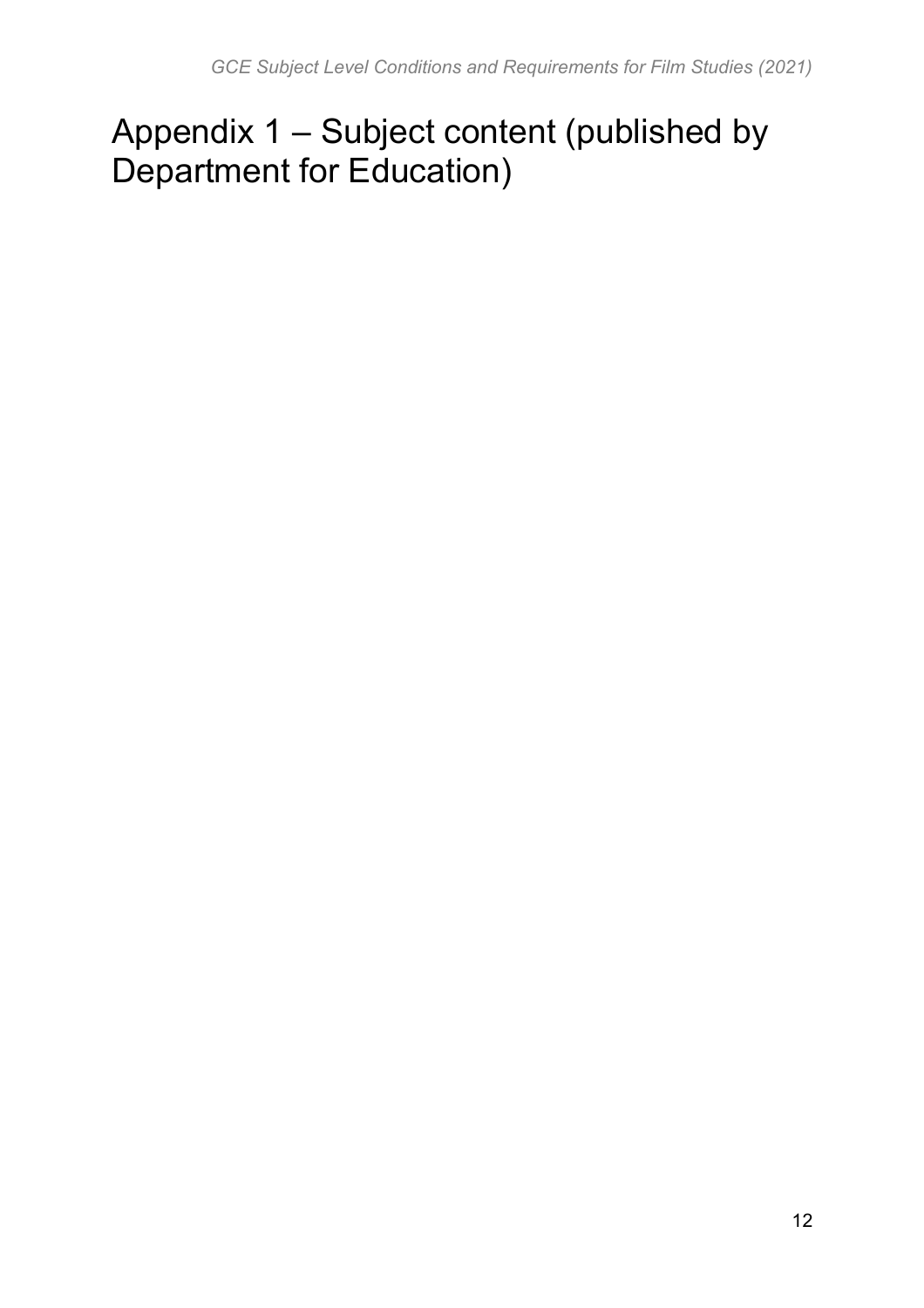

# **Film studies**

# **AS and A level subject content**

<span id="page-12-0"></span>**February 2016**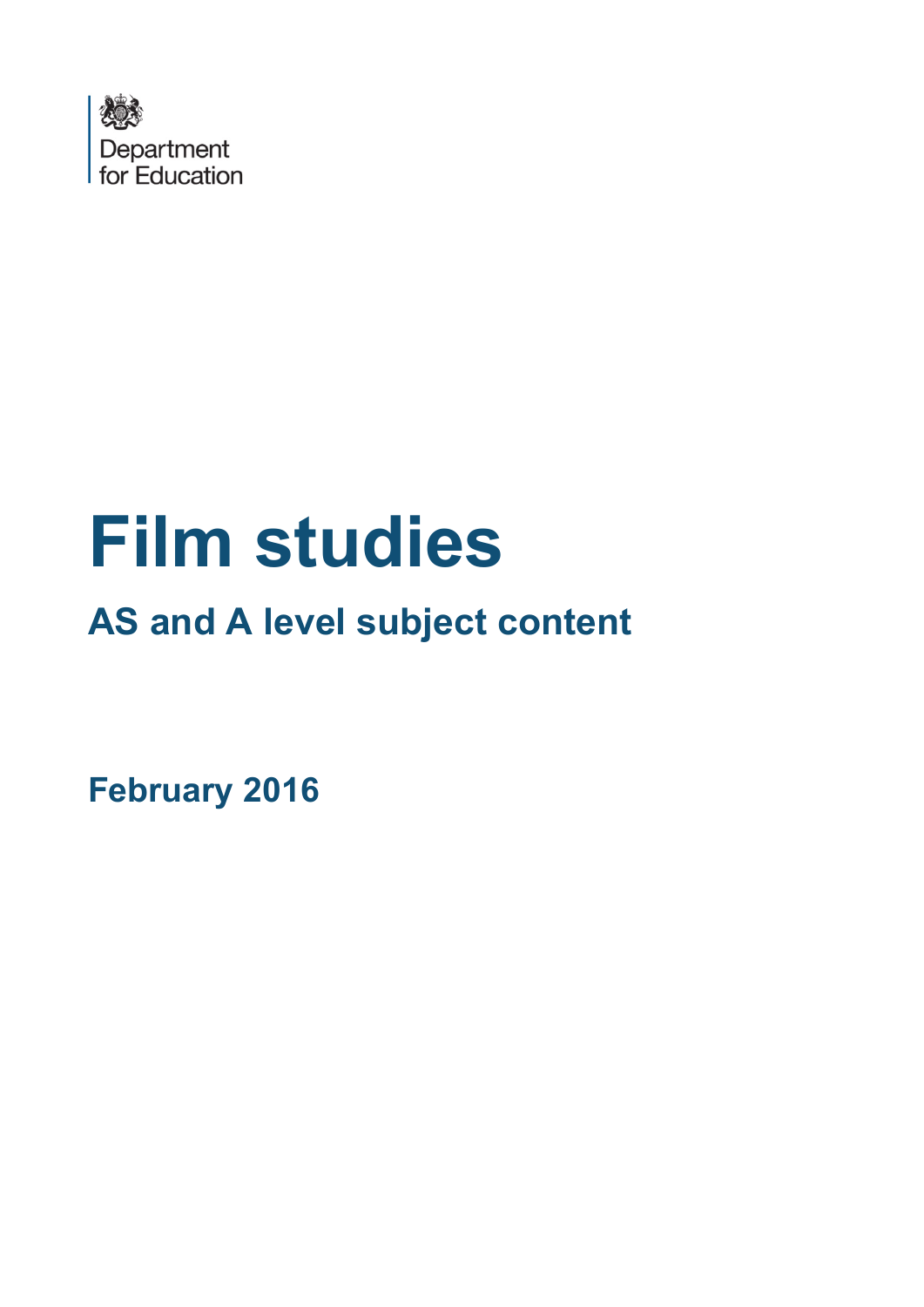# **Contents**

| The content for AS and A level film studies | 3  |
|---------------------------------------------|----|
| Introduction                                | 3  |
| Aims and objectives                         | 3  |
| Subject content                             | 3  |
| Breadth and depth of content                | 3  |
| Knowledge, understanding and skills         | 4  |
| <b>Skills</b>                               | 11 |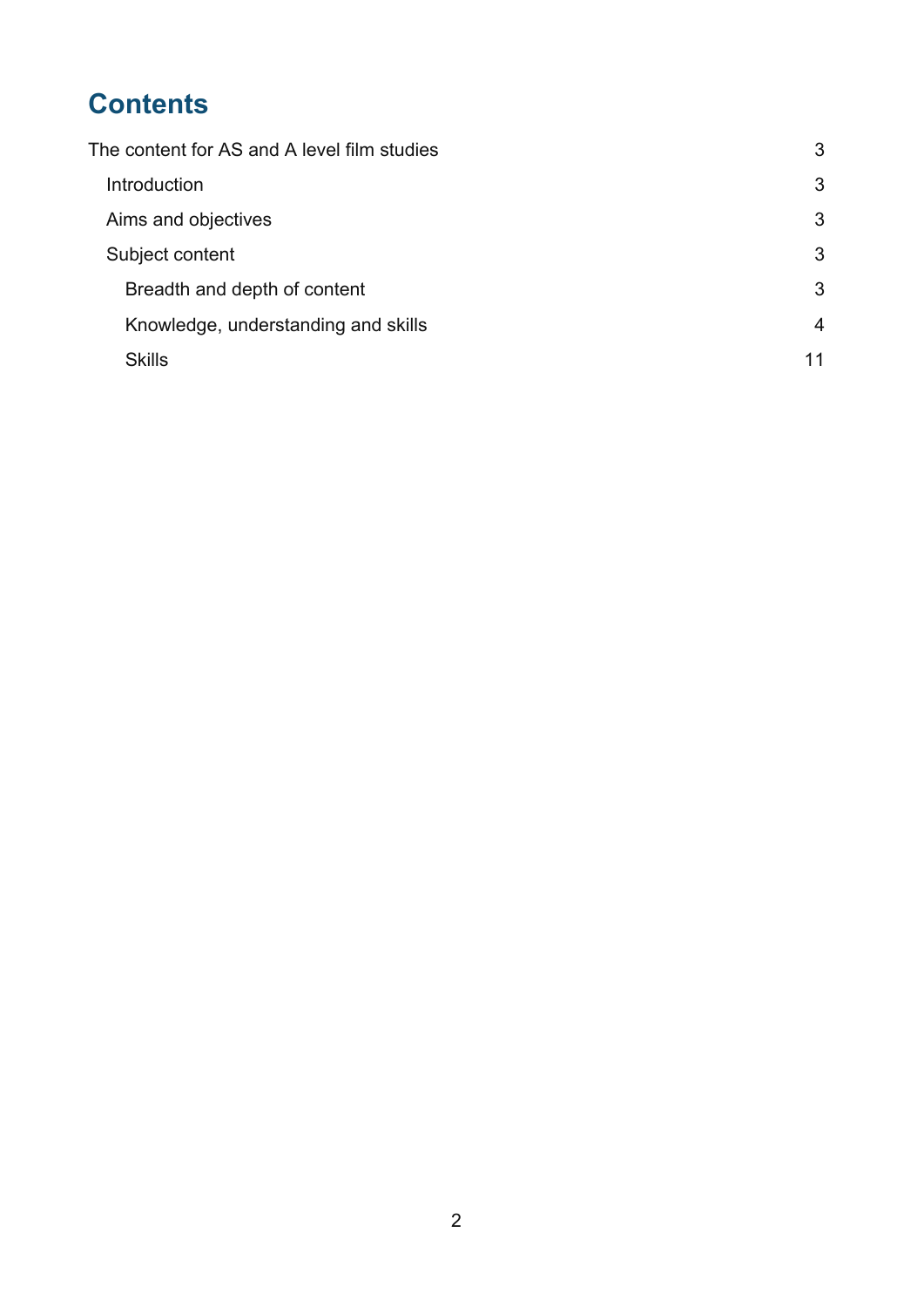# <span id="page-14-0"></span>**The content for AS and A level film studies**

## <span id="page-14-1"></span>**Introduction**

1. AS and A level subject content sets out the knowledge, understanding and skills common to all AS and A level specifications in film studies. Together with the assessment objectives, it provides the framework within which the awarding organisations create the detail of their specification and the possibilities for progression to higher education.

## <span id="page-14-2"></span>**Aims and objectives**

2. AS and A level specifications in film studies must offer students an in-depth, rigorous and coherent course of study which requires students to be able to:

- demonstrate knowledge and understanding of a diverse range of film, including at A level, documentary, film from the Silent Era, experimental<sup>[1](#page-12-0)</sup> film and short film
- demonstrate knowledge and understanding of the significance of film and film practice in national, global and historical contexts
- demonstrate knowledge and understanding of film and its key contexts (including social, cultural, political, historical and technological contexts)
- demonstrate knowledge and understanding of how films generate meanings and responses
- demonstrate knowledge and understanding of film as an aesthetic medium<sup>[2](#page-14-5)</sup>
- demonstrate knowledge and understanding of the different ways in which spectators respond to film
- apply critical approaches to film
- demonstrate an ability to apply knowledge and understanding of film through either filmmaking or screenwriting

## <span id="page-14-6"></span><span id="page-14-3"></span>**Subject content**

 $\overline{\phantom{a}}$ 

#### <span id="page-14-4"></span>**Breadth and depth of content**

3. AS and A level specifications in film studies must build on the knowledge, understanding and skills established at key stage 4 as well as provide an appropriate

<sup>&</sup>lt;sup>1</sup> "Experimental film": films which are non-narrative or which work against the conventions of narrative used in both mainstream and independent film production practice.

<span id="page-14-5"></span><sup>&</sup>quot;aesthetic": the way a film's visual and aural features are used to create essentially non-narrative dimensions of the film, including the film's 'look'.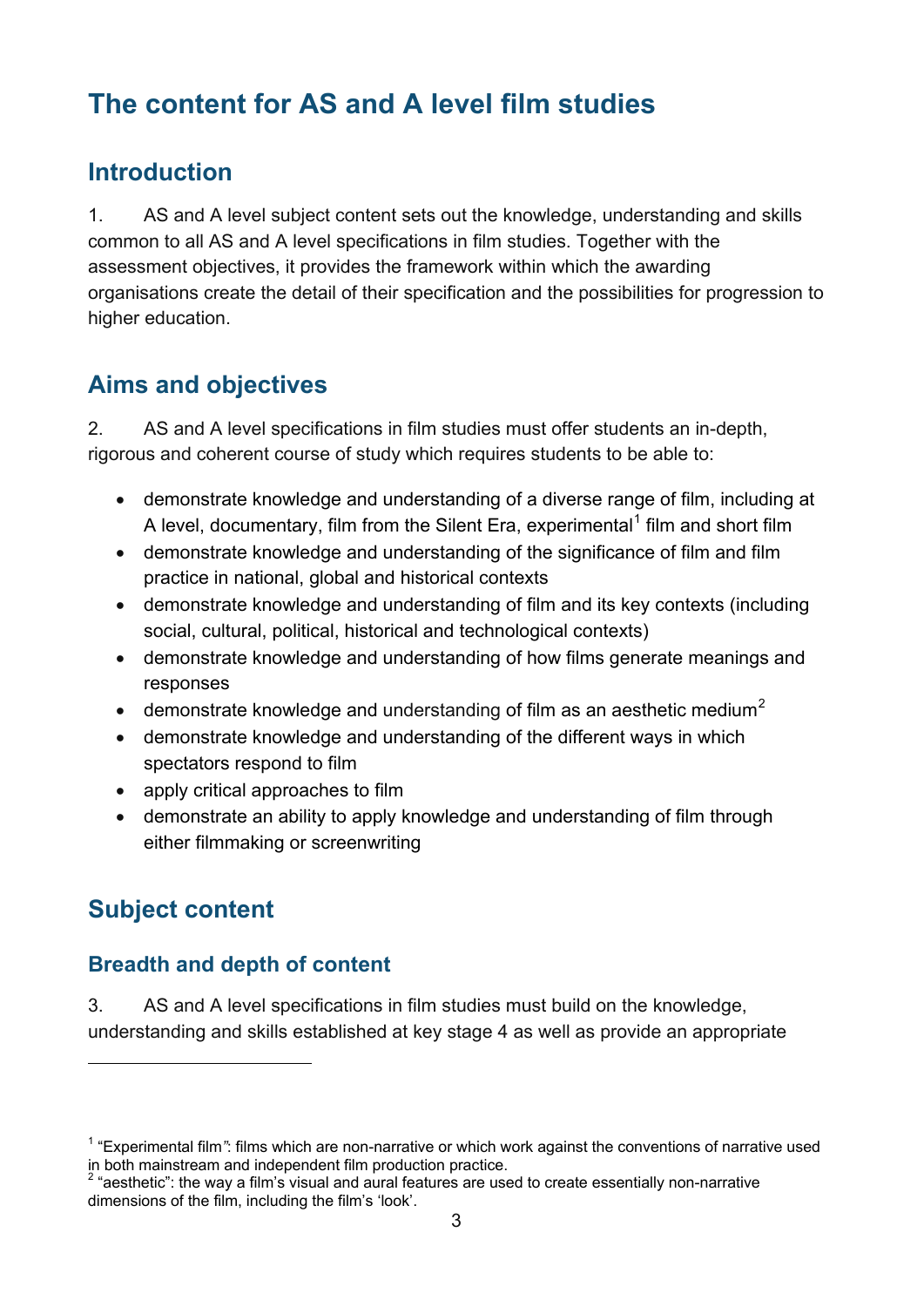basis for progression to Higher Education. They must introduce students to the discipline of Advanced level film studies and must require the study of a diverse range of critically recognised, culturally and historically significant<sup>[3](#page-14-6)</sup> films. A level specifications must extend these studies in breadth and depth, enabling students to analyse and study film using more advanced critical approaches such as auteurism and filmmakers' theories of film.

#### <span id="page-15-0"></span>**Knowledge and understanding**

4. AS and A level specifications must require students to demonstrate knowledge and understanding of a minimum of six critically recognised, culturally and historically significant feature-length<sup>[4](#page-15-1)</sup> films set by the awarding organisation. The films must include the following:

- at least two US films, at least one of which will be independent<sup>[5](#page-15-2)</sup>
- at least two English language films made outside the US, at least one of which will be British
- at least one European film (non-English language)

5. The minimum number of films for AS and A level must include at least one contemporary<sup>[6](#page-15-3)</sup> feature-length film and at least one feature-length film from each of the following<sup>[7](#page-15-4)</sup>:

- 1930 to 1960 and
- 1961 to 1990

l

6. In addition, at A level, specifications must require students to demonstrate knowledge and understanding of the equivalent of a further six critically recognised,

<sup>&</sup>lt;sup>3</sup> "critically recognised, culturally and historically significant": critically acclaimed through awards and nominations at major film awards (Oscars, BAFTAs) and major film festivals (Cannes, Berlin, Venice and Sundance); critically celebrated by the academy of film scholars and serious critics in the British Film Institute's and American Film Institute's ten yearly polls of the best films and the annual surveys carried out by British Film Institute since 2007; and culturally and historically significant as featured in standard academic accounts of the medium. Awarding organisation film choices will be accompanied by a rationale to justify their inclusion against these criteria.

<span id="page-15-1"></span> $4$  "feature-length film": considered, for the purposes of specification design, to be a film of at least 80 minutes.

<span id="page-15-5"></span><span id="page-15-2"></span><sup>&</sup>lt;sup>5</sup> "independent": two kinds of independent film are acknowledged. The first is produced outside the major commercial structures of, for example, Hollywood or Bollywood, but which is still intended for cinematic release targeting a niche market. The second is a low budget and often oppositional film, which may receive little cinematic exposure outside specialist festivals but which circulates widely among communities of interest. Examples of either kind of independent film may be set by an awarding organisation.

<span id="page-15-4"></span><span id="page-15-3"></span> $\frac{6}{7}$  "contemporary film": released in the UK from 2010 to present.<br> $\frac{7}{7}$  "time periods stipulated": the time periods stipulated for AS and A level are not designed to correspond to specific film historical periods but are intended to ensure coverage of a historical range of film.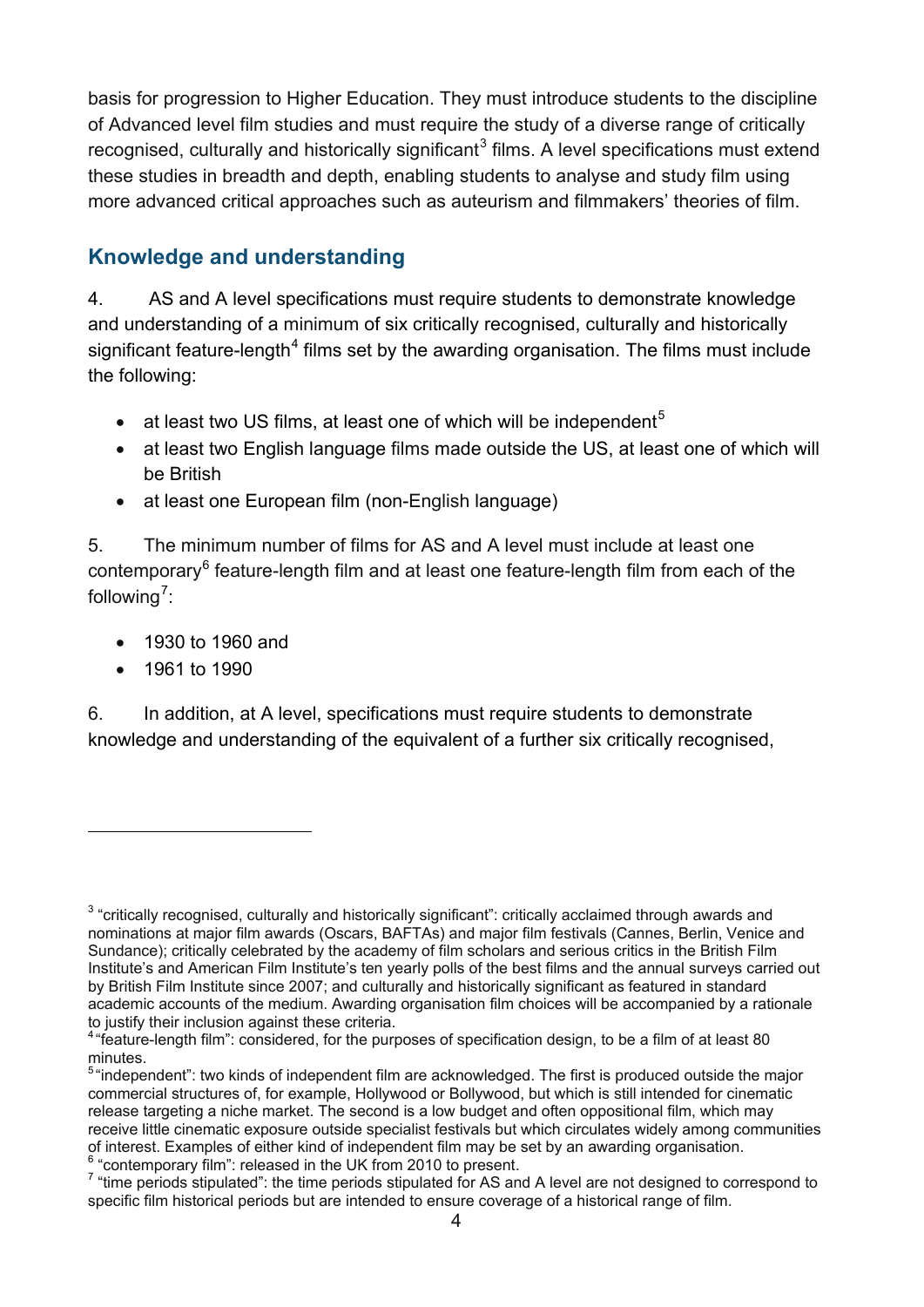culturally and historically significant<sup>[8](#page-15-5)</sup> feature-length films (as a minimum) set by the awarding organisation. The films must include examples of the following<sup>[9](#page-16-0)</sup>:

- at least one additional English language film produced outside the US
- at least one example of a non-European, non-English language film
- at least one documentary film
- a compilation of historically significant films from the Silent Era with a total duration of at least 80 minutes (equivalent in time to a feature-length film) or a complete silent feature-length film from the Silent Era
- at least three short films<sup>[10](#page-16-1)</sup> with a combined duration of at least 80 minutes (equivalent in time to a feature-length film)
- either one feature-length experimental film or a compilation of experimental films with a total duration of 80 minutes (equivalent in time to a feature-length film)
- at least one film from 1991-present

l

7. Awarding organisations must also require the study of at least two major movements or stylistic developments in film history, characterised by the significant contribution they made to film aesthetics, such as montage, expressionism, neo-realism or the new wave cinemas of the 1960s. (See paragraphs 22-23 for more information on the aesthetic dimension of film.)

8. AS and A level specifications must also require a comparison of two films to be studied in relation to their contexts as set out in paragraph 26 as well as in relation to the way meanings and responses are generated (as set out in paragraphs 9 and 10).

9. AS and A level specifications must require students to demonstrate knowledge and understanding of how meanings and responses are generated by film, including in the films studied, through:

- cinematography, mise-en-scène, editing and sound individually and in combination with one another (set out in detail in paragraphs 11-18)
- where relevant to the film set, the concept of genre, genre conventions and genre as a principal structuring element of narrative
- narrative construction, including the role of a film's screenplay in narrative construction (set out in detail in paragraph 20)
- the way the above contribute to the representation of cultures and societies in film

<sup>&</sup>lt;sup>8</sup> Definition of "critically recognised, culturally and historically significant" provided in footnote 3.

<span id="page-16-2"></span><span id="page-16-0"></span><sup>&</sup>lt;sup>9</sup> Specifications may meet these requirements by including films which meet more than one of the requirements set, providing no more than three of the additional films/film compilations set for A level are US. Awarding organisations may, however, set a fourth US film provided this is a historically significant film

<span id="page-16-1"></span> $10$  "short film": a short film from the Silent Era may not be set as a short film. The three short films count as one of the six feature-length films.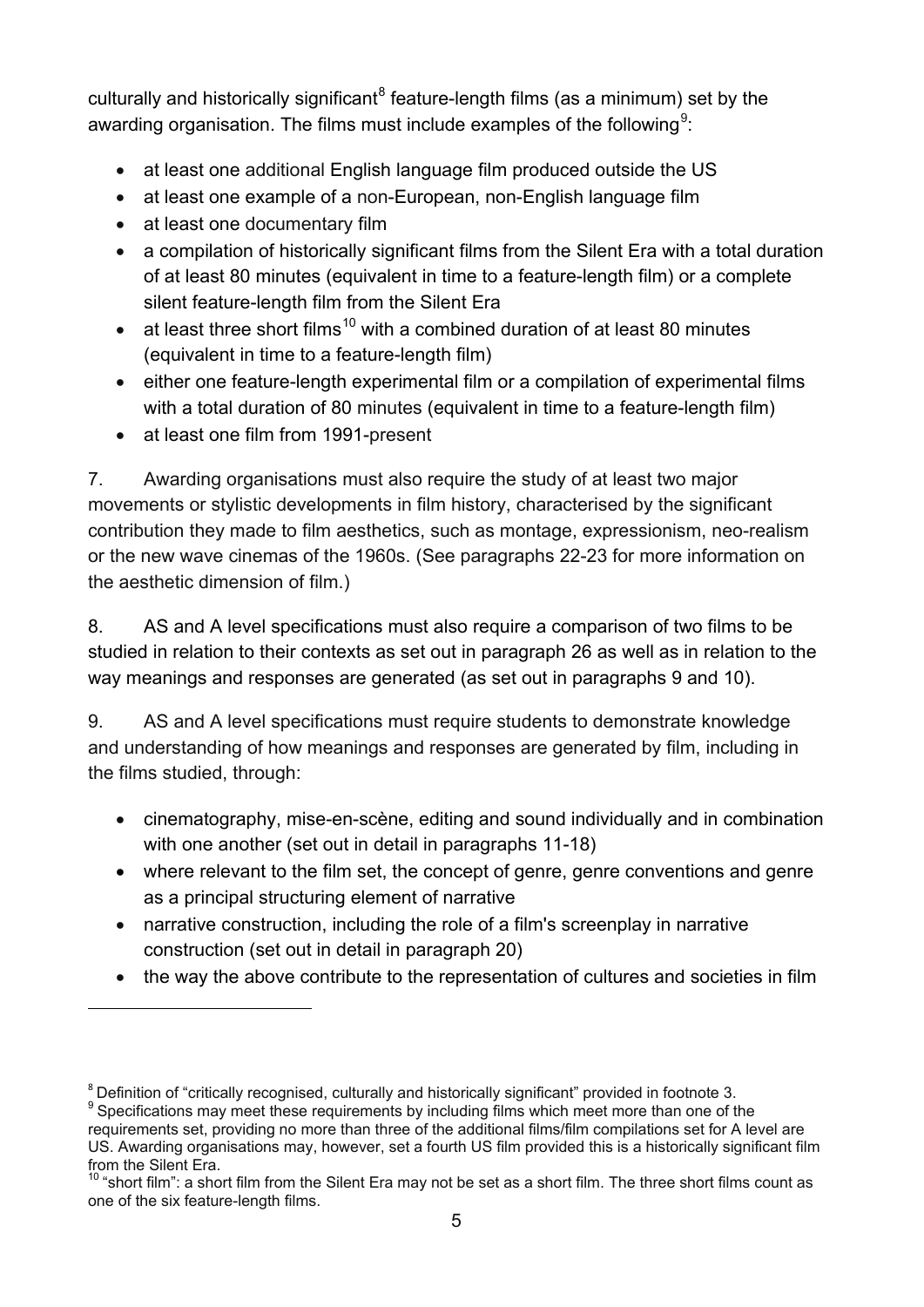10. In addition, A level specifications must require students to demonstrate knowledge and a critical understanding of:

- how meanings and responses are generated by film through performance, staging and direction (set out in detail in paragraph 19)
- the ideological implications<sup>[11](#page-16-2)</sup> of narrative construction, narrative structure and representations of different societies and cultures
- the significance of narrative structures which are alternative to and/or in opposition to conventional narrative structures

11. AS and A level specifications must require students to demonstrate a knowledge and understanding of the following aspects of cinematography, including lighting, in the films studied:

- camera shots including point of view shots, focus including depth of field, expressive and canted angle shots, handheld camera in contrast to steadicam technology
- the principles of 3 point lighting including key, fill and backlighting
- composition, including balanced and unbalanced shots
- monochrome cinematography

 $\overline{\phantom{a}}$ 

- how all aspects of cinematography can generate multiple connotations and suggest a range of interpretation
- how shot selection relates to narrative development and conveys messages and values
- how lighting, including 3 point lighting, conveys character, atmosphere and messages and values

12. In addition, at A level, students must demonstrate knowledge and understanding of the following aspects of cinematography, including lighting, in the films studied:

- camerawork including subjective camera, shifts in focus and depth of field, mixed camera styles, filters
- chiaroscuro<sup>[12](#page-17-0)</sup> lighting and other expressive lighting effects
- how cinematography, including lighting, provides psychological insight into character
- how cinematography, including lighting, is used to align<sup>[13](#page-17-1)</sup> spectators and how that alignment relates to spectator interpretation of narrative

<span id="page-17-1"></span> $11$  "ideological implications": the points of view implied by the way a narrative is constructed and the representations it incorporates and the way those points of view can convey sets of values, attitudes and beliefs.

<span id="page-17-2"></span><span id="page-17-0"></span><sup>12</sup> "chiaroscuro": the dramatic effect of contrasting areas of light and dark in a shot through the use of controlled light sources and props.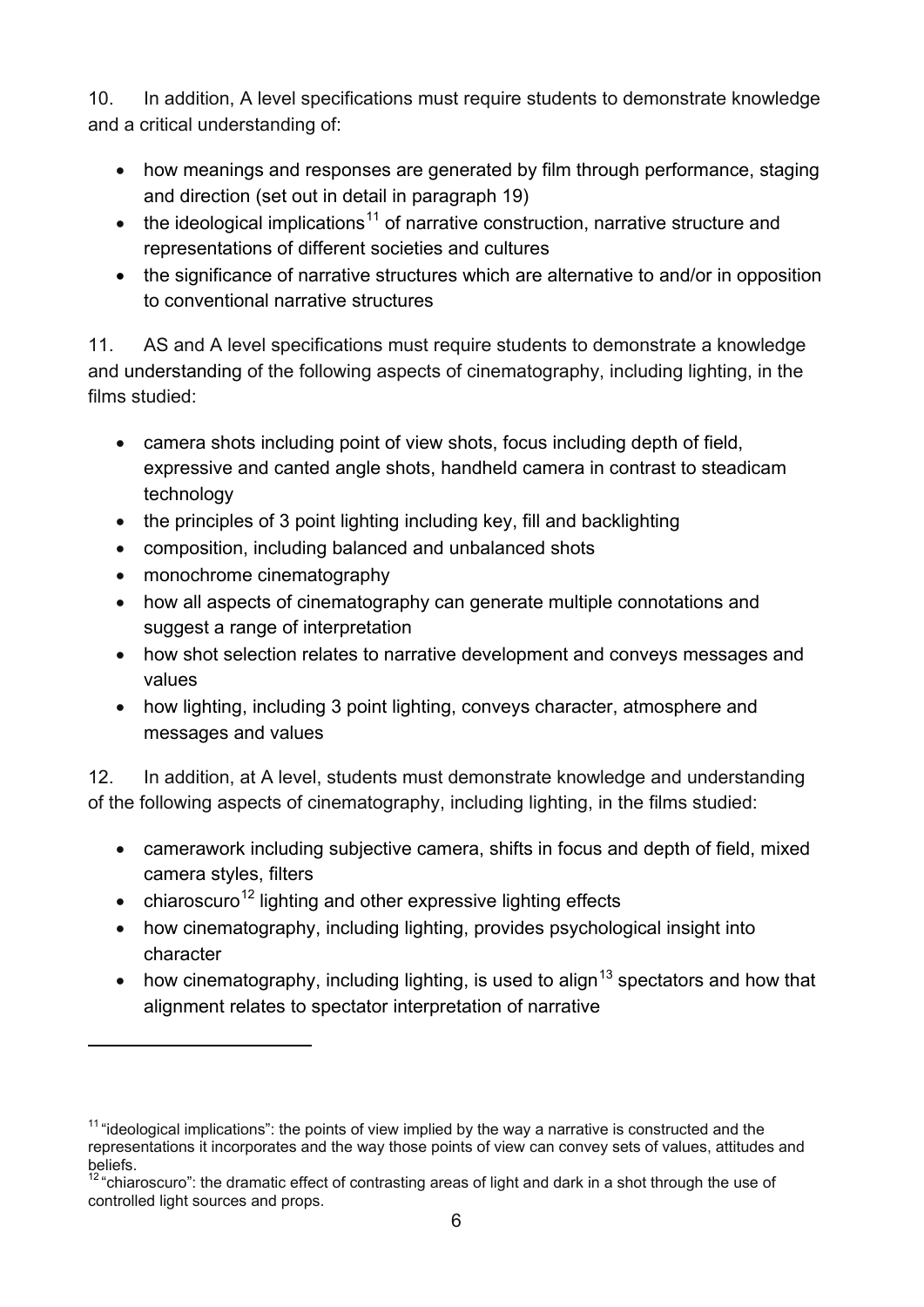- how and why different spectators develop different interpretations of the same camera shots and lighting
- how cinematography, including lighting, contributes to the ideologies<sup>[14](#page-17-2)</sup> conveved by a film
- how cinematography including lighting can be indicative of an auteur approach and can contribute to a film aesthetic

13. AS and A level specifications must require students to demonstrate a knowledge and understanding of the following aspects of mise-en-scène in the films studied:

- how the principal components of mise-en-scène (setting, props, costume and make-up) can generate multiple connotations and suggest a range of possible interpretations
- how changes in mise-en-scène contribute to character and narrative development
- how mise-en-scène conveys messages and values
- how the significance of mise-en-scène is affected by cinematography, in particular through variation in depth of field, focus and framing
- how mise-en-scène can be used both naturalistically and expressively
- the significance of motifs in mise-en-scène, including their patterned repetition

14. In addition, at A level, students must demonstrate knowledge and understanding of the following aspects of mise-en-scène in the films studied:

- how staging, movement and off-screen space are significant in creating meaning and generating response
- how mise-en-scène is used to align spectators and how that alignment relates to spectator interpretation of narrative
- how and why different spectators develop different interpretations of the same mise-en-scène
- how mise-en-scène contributes to the ideologies conveyed by a film
- how mise-en-scène can be indicative of an auteur approach (director or designer) and can contribute to a film aesthetic

15. AS and A level specifications must require students to demonstrate a knowledge and understanding of the following aspects of editing in the films studied:

 $\overline{\phantom{a}}$ 

 $13$  "align, alignment": terms used in film studies to indicate the way in which film, particularly through cinematography and narrative construction, encourages spectators to adopt the position and outlook of particular characters. Spectators are thus encouraged to 'align' their responses, as well as in general their points of view, with particular characters and issues.

<span id="page-18-0"></span><sup>&</sup>lt;sup>14</sup> "ideologies": sets of values, attitudes and beliefs.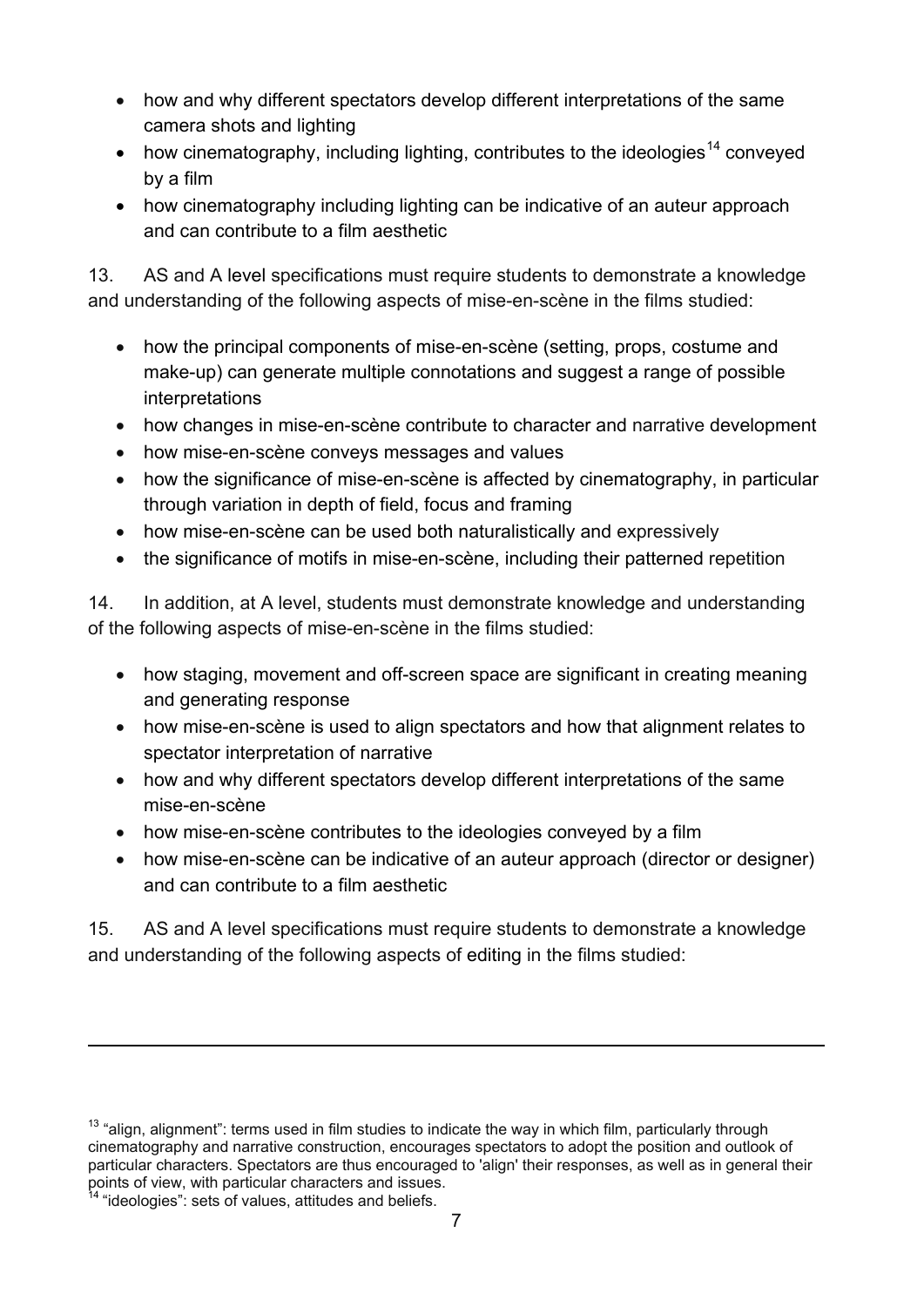- the shot to shot relationships of continuity editing including match editing, the 180<sup>°</sup> rule and the role of editing in creating meaning including the Kuleshov effect
- how the principal components of editing can generate multiple connotations and suggest a range of interpretations
- how editing implies relationships between characters and contributes to narrative development including through editing motifs and their patterned repetition
- how editing conveys messages and values
- how visual effects (created in post-production) are used, including the way they are designed to engage the spectator and create an emotional response

16. In addition, at A level, students must demonstrate knowledge and understanding of the following aspects of editing in the films studied:

- montage editing and stylised forms of editing including jump cuts
- how editing is used to align the spectator and how that alignment relates to spectator interpretation of narrative
- how and why different spectators interpret the same editing effects differently
- how editing contributes to the ideologies conveyed by film
- how editing can be indicative of an auteur approach (director or editor) and can contribute to a film aesthetic
- the use of visual effects (created in post-production) including the tension between the filmmakers' intention to create an emotional response and the spectator's actual response

17. AS and A level specifications must require students to demonstrate a knowledge and understanding of the following aspects of sound in the films studied:

- distinction between parallel and contrapuntal sound, whether diegetic or nondiegetic, foley sound and sound used expressively
- how the principal components of sound can generate multiple connotations and suggest a range of interpretations
- how sound relates to characters and narrative development including the use of sound motifs
- how sound conveys messages and values

18. In addition, at A level, students must demonstrate knowledge and understanding of the following aspects of sound in the films studied:

- multitrack sound mixing and layering, asynchronous sound, sound design
- how sound is used to align the spectator and how that alignment relates to spectator interpretation of narrative
- how and why different spectators interpret the same use of sound differently
- how sound contributes to the ideologies conveyed by film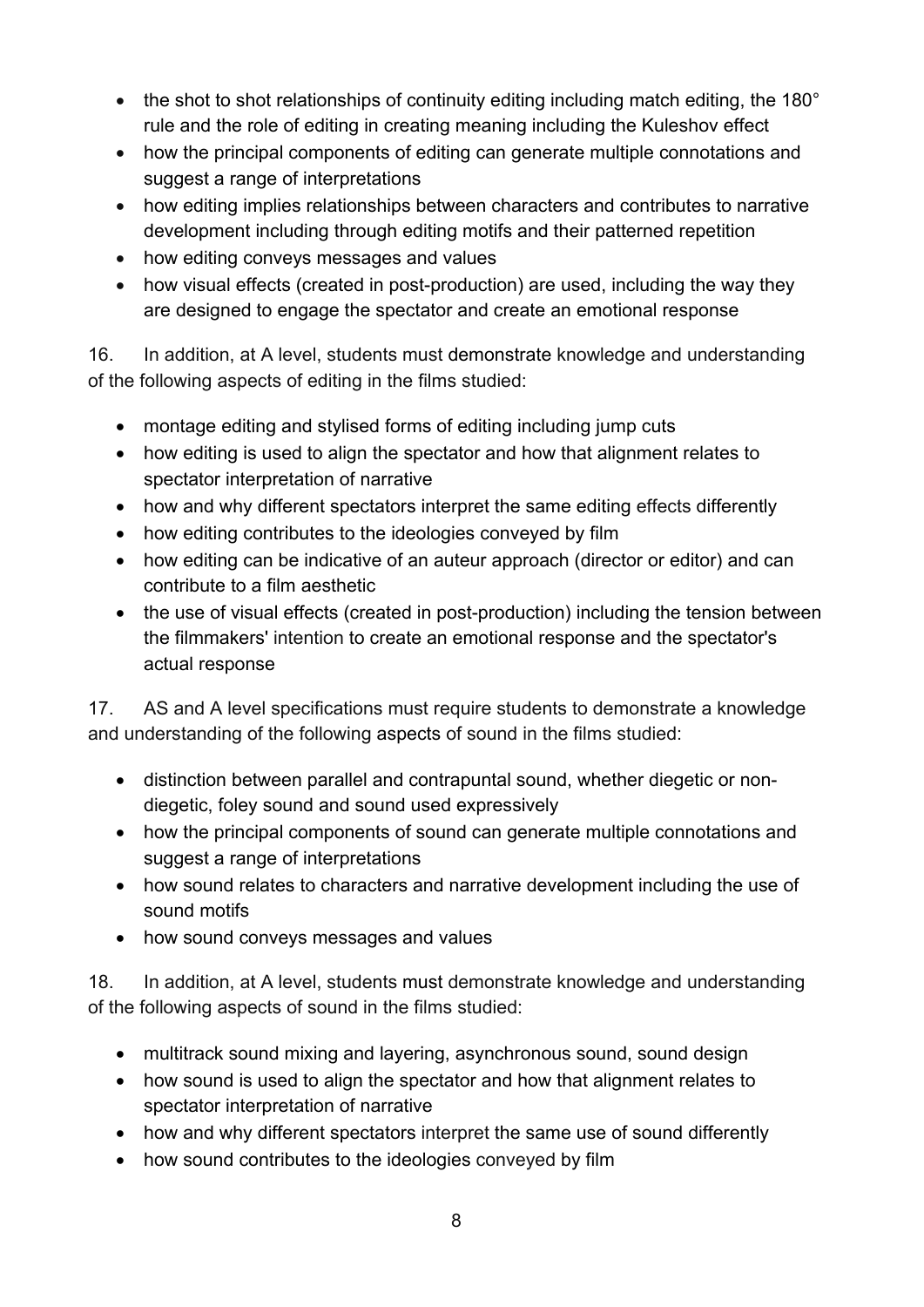• how sound can be indicative of an auteur approach (director or sound designer) and can contribute to a film aesthetic

19. A level specifications only must require students to demonstrate knowledge and understanding of how the following aspects of performance contribute to the films studied:

- the use of non-verbal communication including physical expression and vocal delivery
- performance styles in cinema including method and improvisatory styles
- the significance of casting
- the significance of the interaction between actors
- the role of directing as a 'choreography' of stage movement
- the relationship between performance and cinematography
- how performance is used to align the spectator and how that alignment relates to spectator interpretation of narrative
- how and why different spectators interpret the same performance differently
- how performance contributes to the ideologies conveyed by film
- how performance can be indicative of an auteur approach (director or performer) and can contribute to a film aesthetic

20. AS and A level specifications must require students to demonstrate knowledge of the following aspects of narrative construction, including the role of the screenplay:

- how narrative construction reflects plot and expresses temporal duration and ellipsis
- the relationship between screenplay and the realised film narrative
- narrative conventions of mainstream screenwriting, including the construction of dialogue, character and the use of images and sound to convey narrative
- narrational devices including voiceover, flashback, the framing narrative, the open ending, repetition and other forms of narrative patterning
- how the dramatic qualities of a sequence or scene are constructed, including through dialogue
- how narrative construction provides psychological insight into character
- 21. In addition, at A level, students must demonstrate knowledge of the following:
	- the narrative conventions of the short film demonstrated in film and screenplay
	- ambiguity in narrative including the ambiguous relationship between cause and effect and uncertainty over character identification
	- how the dramatic qualities of a short film are constructed, including through dialogue
	- how narrative construction is used to align the spectator and how that alignment encourages the adoption of a particular spectator point of view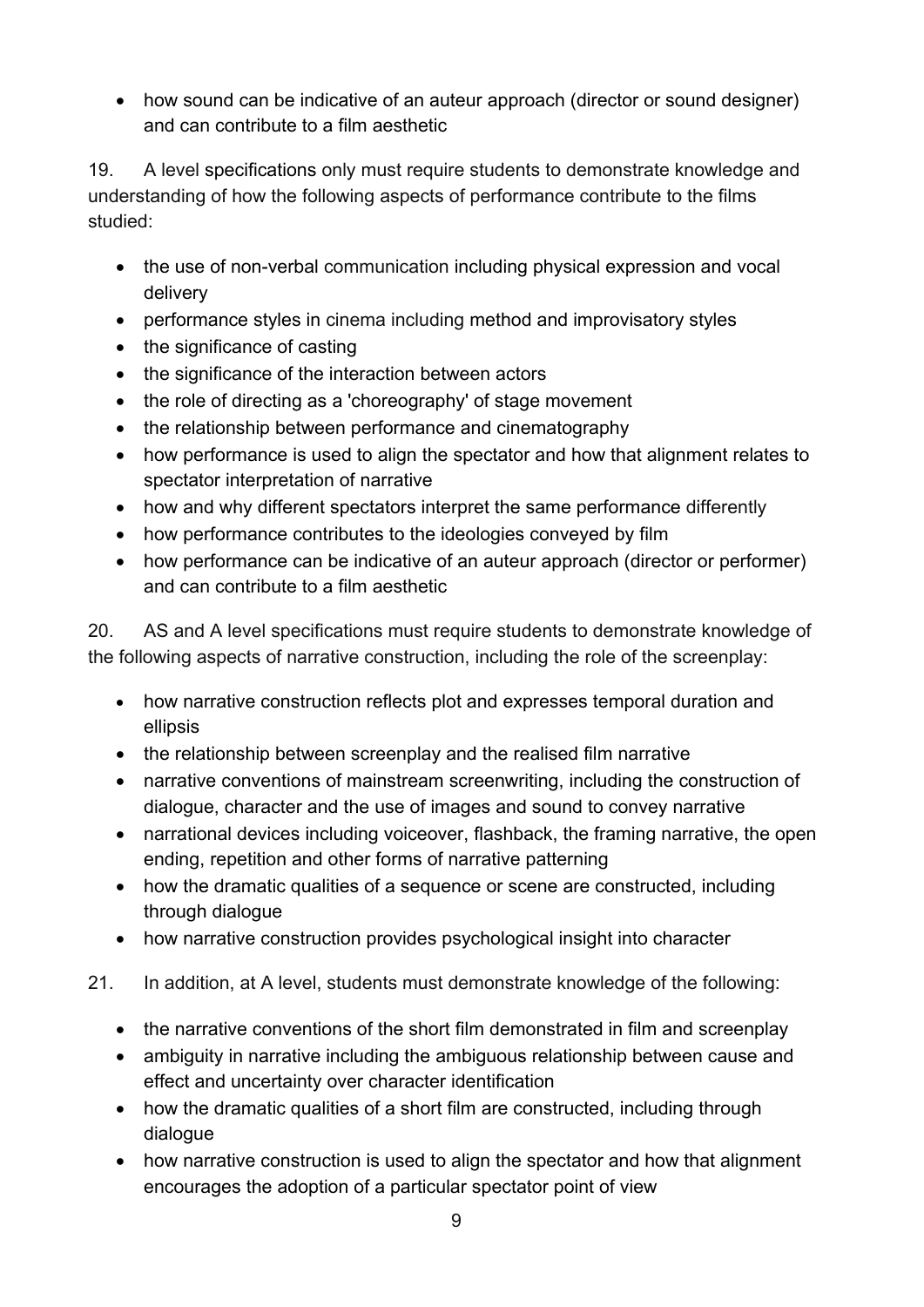- how narrative construction contributes to the ideologies conveyed by film and how narrative can function as an ideological framework $15$
- narrative forms which reject the three-act structure, including non-linear narratives

22. AS and A level specifications must require students to demonstrate a knowledge and understanding of the following aspects of the aesthetic dimension of film, including in the films studied:

- the role of mise-en-scène, cinematography including lighting, composition and framing in creating aesthetic effects in specific film sequences
- the role of music and editing in conjunction with the above in creating aesthetic effects
- the significance of the aesthetic dimension in film including the potential conflict between spectacle and the drive towards narrative resolution in film

23. In addition, at A level, students must demonstrate knowledge and understanding of the following aspects of the aesthetic dimension of film, including in the films studied:

- the aesthetic qualities of specific films and the concept of film aesthetics
- the relation of a film's aesthetics to the auteur critical approach
- critical approaches to film aesthetics including the relationship between film aesthetics and auteurism and ideology

24. AS and A level specifications must require students to demonstrate knowledge and understanding of the fundamental aspects of spectatorship, including:

- how the spectator has been conceived both as 'passive' and 'active' in the act of film viewing
- how the spectator is in dynamic interaction with film narrative and film features designed to generate response
- reasons for the uniformity or diversity of response by different spectators

25. In addition, at A level, specifications must require students to demonstrate knowledge and understanding of more advanced aspects of spectatorship, including:

- the analysis of narrative, visual, musical, performance, genre and auteur cues in relation to spectator response
- the impact of different viewing conditions<sup>[16](#page-21-0)</sup> on spectator response

<span id="page-21-1"></span> $\overline{\phantom{a}}$ 

<span id="page-21-0"></span> $15$  "how narrative can function as an ideological framework": how, for example, the overall structure of a narrative can affect the points of view, attitudes, values and beliefs being conveyed about its subject matter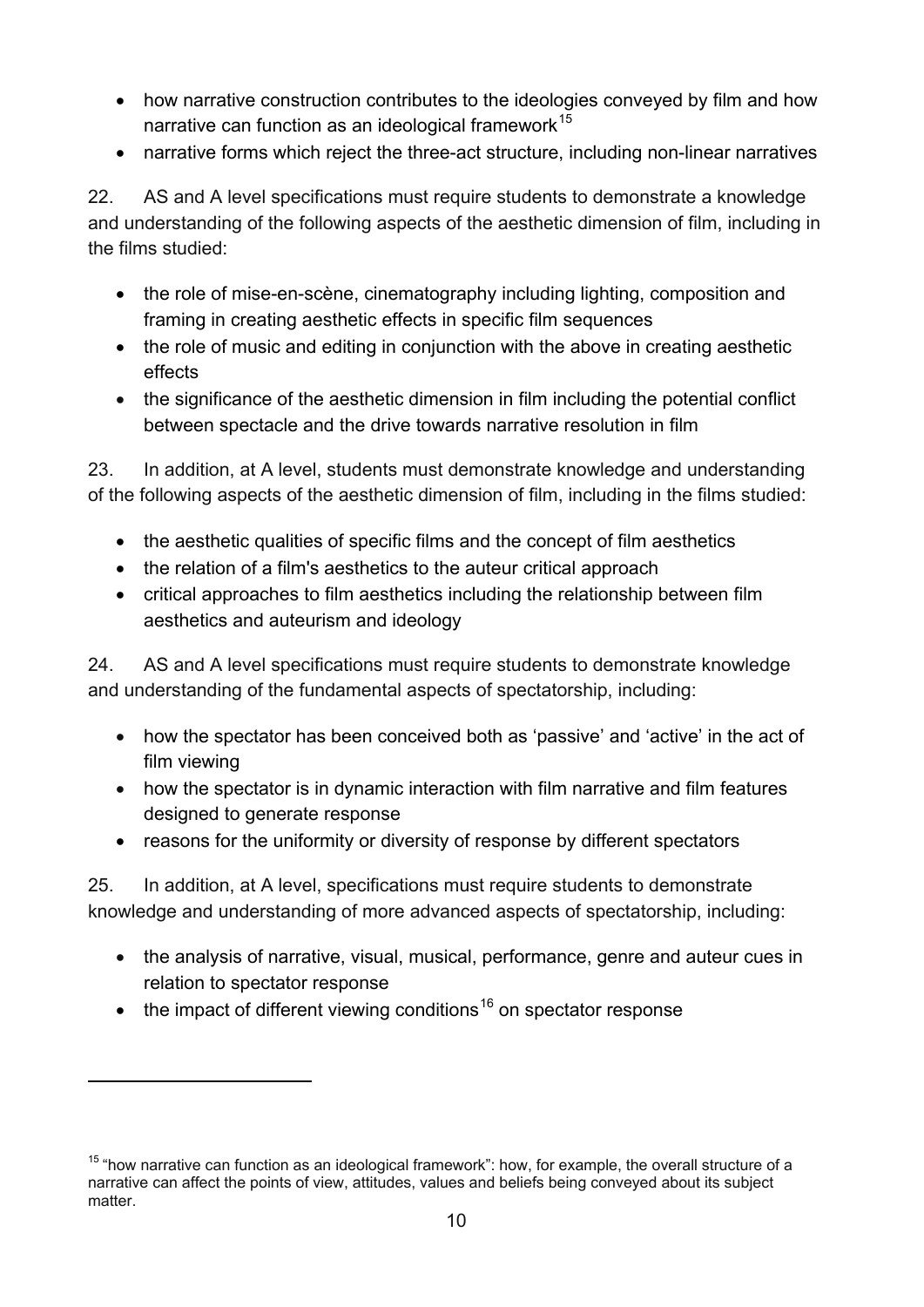• the possibility of preferred, negotiated, oppositional and aberrant 'readings' of film

26. AS and A Level specifications must require students to be able to show how knowledge of the way in which films, including the films studied, reflect their social, cultural, political, historical and institutional contexts (including production, financial and technological opportunities and constraints) informs analysis and understanding of these films.

27. In addition, at A level, specifications must require students to show knowledge and understanding of how spectators' responses are affected by social and cultural factors.

28. AS and A level specifications must require students to demonstrate knowledge and understanding of key critical approaches to film and subject-specific terminology (as represented by the terms incorporated in this subject content). This will include critical approaches to film associated with:

- film poetics as an understanding of film as a constructed artefact, resulting from processes of selection and combination
- film narrative, including the formalist and structuralist conception of film narrative

29. At A level, specifications must additionally require study of, and an evaluation of the validity of, the following critical approaches:

- auteurism
- ideology (the concept of film as ideological)

30. In addition, at A level, students must be required to debate critically the following:

- the claims of naturalism and realism as against the expressive
- the significance of the digital in film and new possibilities for cinema
- the significance of at least two filmmakers' theories of film set by the awarding organisation

#### <span id="page-22-0"></span>**Skills**

 $\overline{\phantom{a}}$ 

- 31. AS specifications must require students to develop the skills to:
	- analyse and interpret films critically, communicating ideas effectively through discursive argument
	- be able to synthesise knowledge

<sup>&</sup>lt;sup>16</sup> "viewing conditions": the different technological and social conditions under which a film can be viewed such as on a mobile phone, computer screen, television or in 3D at a cinema (technological) and individually, as part of a group of friends or family, or as part of a mass audience (social).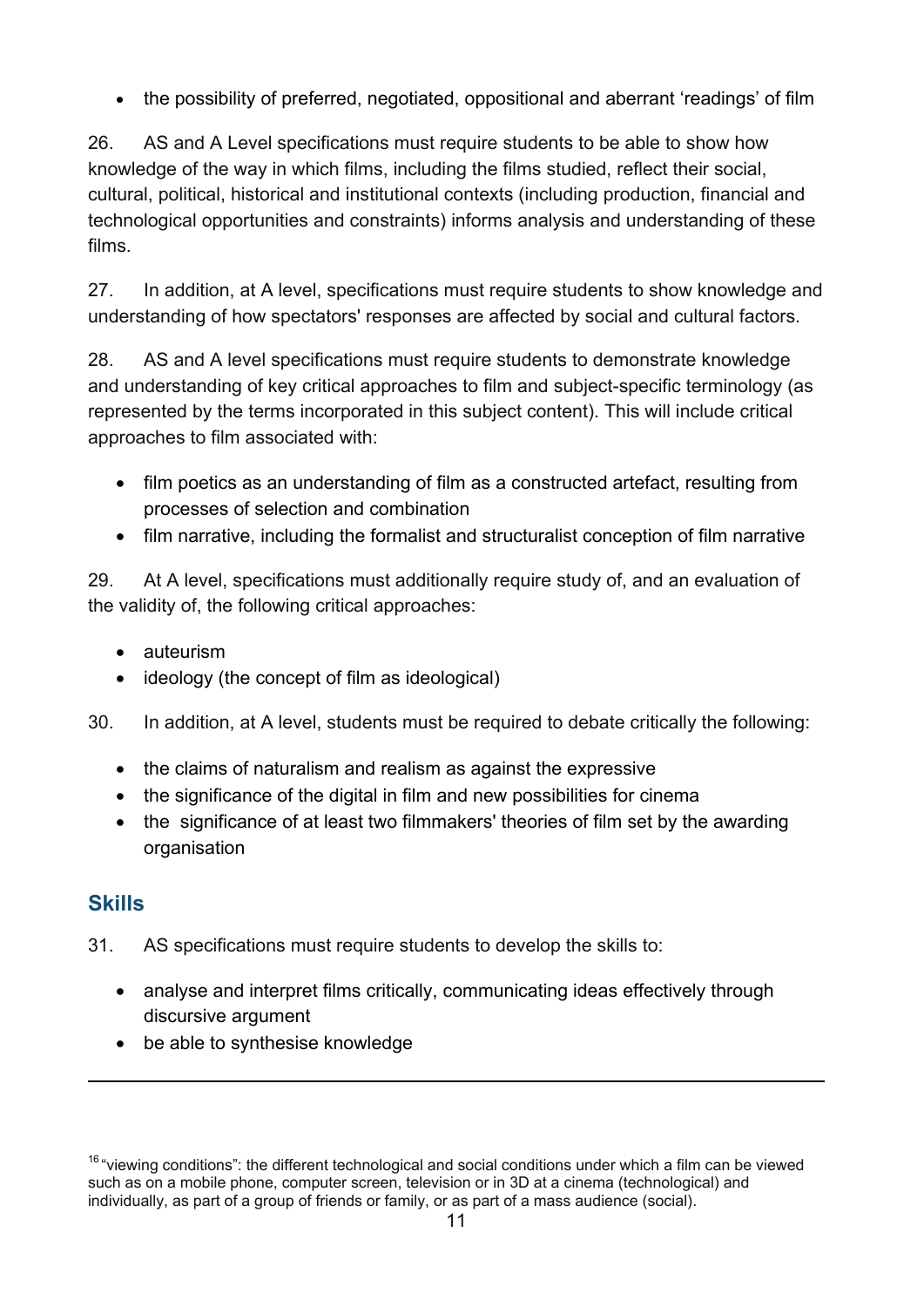- compare at least two films as stipulated by the awarding organisation (see paragraph 8)
- apply the key critical approaches to film identified for AS and use subject-specific terminology (as incorporated in paragraphs 9-29) accurately

32. AS specifications must also require students to apply knowledge and understanding of narrative construction, as set out in paragraph 20, and of the relevant aspects of cinematography, mise-en-scène, sound and editing as set out in paragraphs 11, 13, 15 and 17, to the production of either an extract from a film or from a screenplay to a brief set by the awarding organisation. Film and screenplay extracts must be individually produced $17$ . Work will include:

- production: an extract from a film or screenplay:
	- either an extract from a film or from a screenplay, which highlights narrative construction<sup>[18](#page-23-0)</sup> within a film sequence. The screenplay will be accompanied by a digitally photographed storyboard of a key section from the complete screenplay to illustrate how the screenplay would be realised
- analysis and evaluation

 $\overline{\phantom{a}}$ 

- an evaluative analysis of the production in relation to other films or screenplays that have been professionally produced
- 33. A level specifications must require students to develop the skills to:
	- analyse, interpret and compare films critically, communicating ideas effectively through discursive argument
	- be able to synthesise complex areas of knowledge
	- compare at least two films as stipulated by the awarding organisation (see paragraph 8)
	- apply the key critical approaches identified for A level and use subject-specific terminology (as incorporated in paragraphs 9-30) accurately

34. A level specifications must require students to apply knowledge and understanding of the short film and its distinctive narrative form, as set out in paragraphs 20 and 21, and of the relevant aspects of cinematography, mise-en-scène, sound and

<span id="page-23-1"></span> $17$  Unassessed students and others may act in, or appear in, the film extract. In addition, unassessed students and others may operate lighting and sound equipment under the direction of the assessed candidate if required.

<span id="page-23-0"></span> $18$  "narrative construction within a film sequence": the emphasis of production work at AS is on applying knowledge and understanding of how cinematography, mise-en-scène, sound and editing can be used to construct a narrative within a sequence.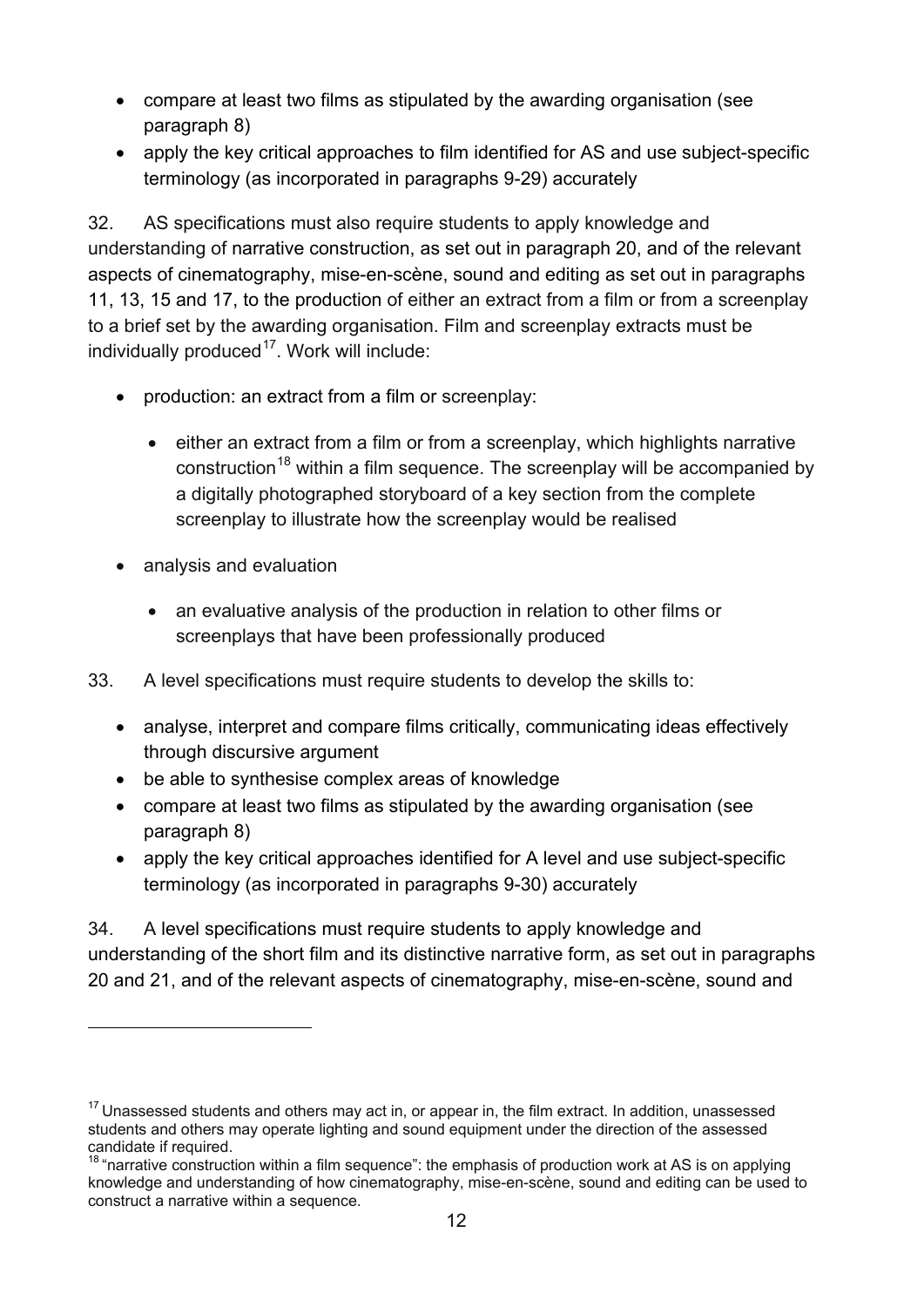editing as set out in paragraphs 11–18, to the production of either a short film or a screenplay for a short film to a brief set by the awarding organisation. Film and screenplay must be individually produced $19$ . Work will include:

- production: a short film or a screenplay
	- a production consisting of either a short film or a screenplay for a short film<sup>[20](#page-24-0)</sup> to a brief set by the awarding organisation. The screenplay will be accompanied by a digitally photographed storyboard of a key section from the complete screenplay to illustrate how the screenplay would be realised
- analysis and evaluation

 $\overline{\phantom{a}}$ 

• an evaluative analysis of the production in relation to other films or screenplays that have been professionally produced

 $19$  Unassessed students and others may act in, or appear in, the short film. In addition, unassessed students and others may operate lighting and sound equipment under the direction of the assessed candidate if required.

<span id="page-24-0"></span><sup>&</sup>lt;sup>20</sup> A level production: the emphasis of the production at A level is on applying knowledge and understanding of the short film and its distinctive narrative form. A complete narrative, rather than the sequence stipulated for AS, is therefore required.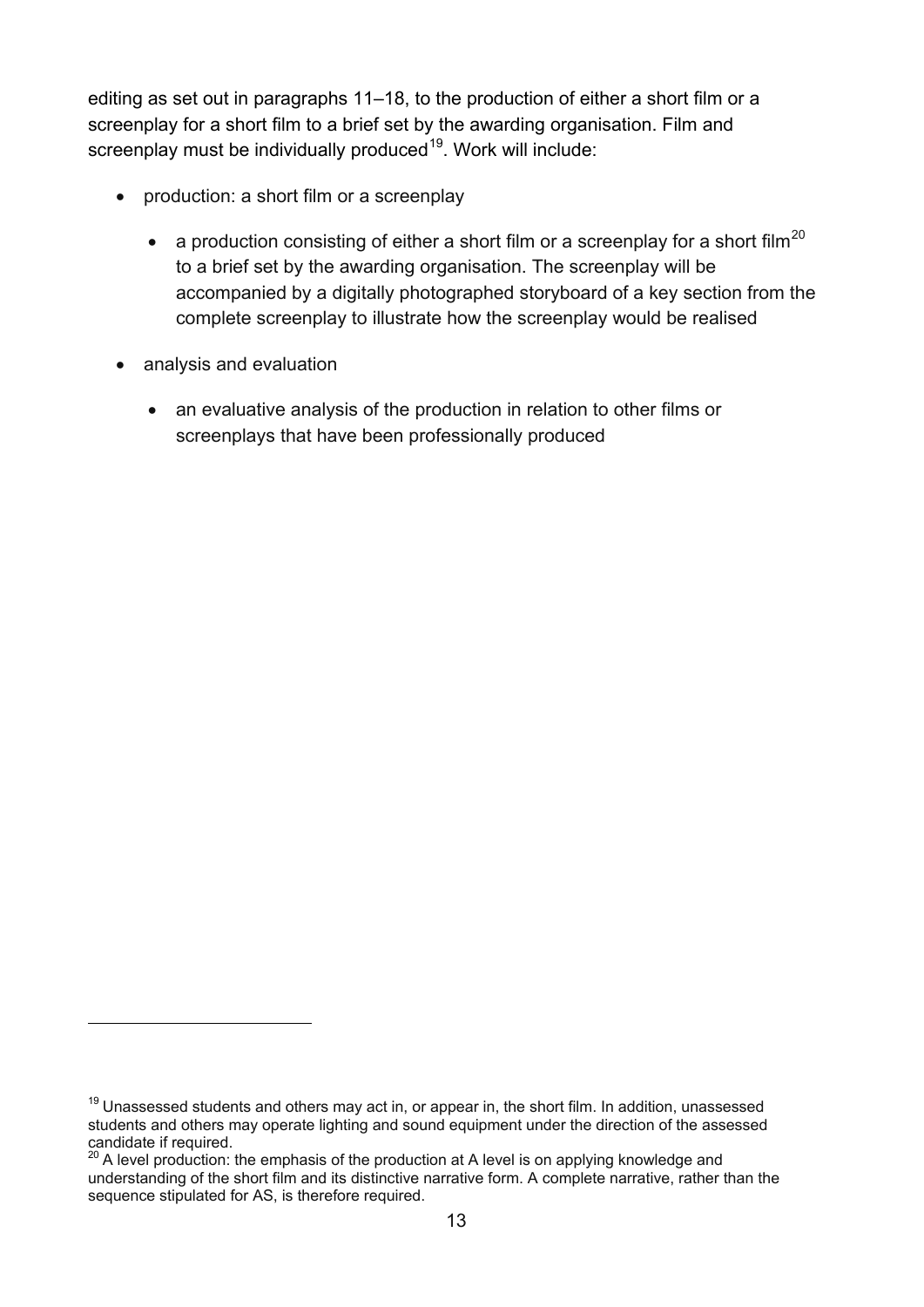

#### © Crown copyright 2016

This publication (not including logos) is licensed under the terms of the Open Government Licence v3.0 except where otherwise stated. Where we have identified any third party copyright information you will need to obtain permission from the copyright holders concerned.

To view this licence:

| visit    | www.nationalarchives.gov.uk/doc/open-government-licence/version/3    |
|----------|----------------------------------------------------------------------|
| email    | psi@nationalarchives.gsi.gov.uk                                      |
| write to | Information Policy Team, The National Archives, Kew, London, TW9 4DU |

#### About this publication:

enquiries [www.education.gov.uk/contactus](http://www.education.gov.uk/contactus)  download [www.gov.uk/government/publications](http://www.gov.uk/government/publications) 

Reference: DFE-00028-2016



 Follow us on Twitter: [@educationgovuk](http://twitter.com/educationgovuk)



Like us on Facebook: [facebook.com/educationgovuk](http://www.facebook.com/educationgovuk)